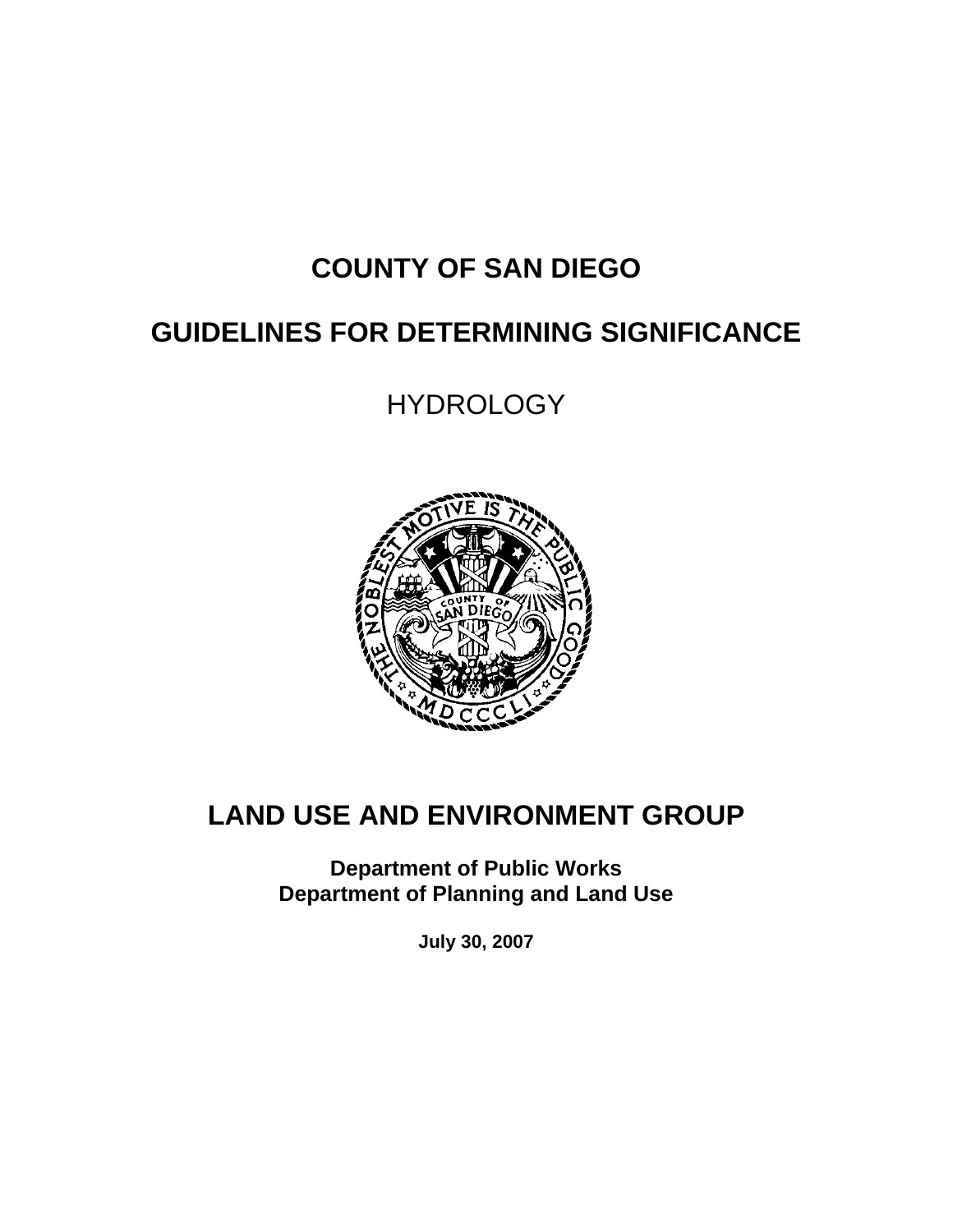#### **APPROVAL**

I hereby certify that these **Guidelines for Determining Significance for Hydrology**  are a part of the County of San Diego, Land Use and Environment Group's Guidelines for Determining Significance and were considered by the Director of Planning and Land Use, in coordination with the Director of Public Works on the  $30<sup>th</sup>$  day of July, 2007.

**ERIC GIBSON** Interim Director of Planning and Land Use งีirector of Public Works

I hereby certify that these **Guidelines for Determining Significance for Hydrology**  are a part of the County of San Diego, Land Use and Environment Group's Guidelines for Determining Significance and have hereby been approved by the Deputy Chief Administrative Officer (DCAO) of the Land Use and Environment Group on the  $30<sup>th</sup>$  day of July, 2007. The Director of Planning and Land Use is authorized to approve revisions to these Guidelines for Determining Significance for Hydrology except any revisions to the Guidelines for Determining Significance presented in Section 4.0 must be approved by the DCAO.

Approved, July 30, 2007

mandra

CHANDRA WALLAR Deputy CAO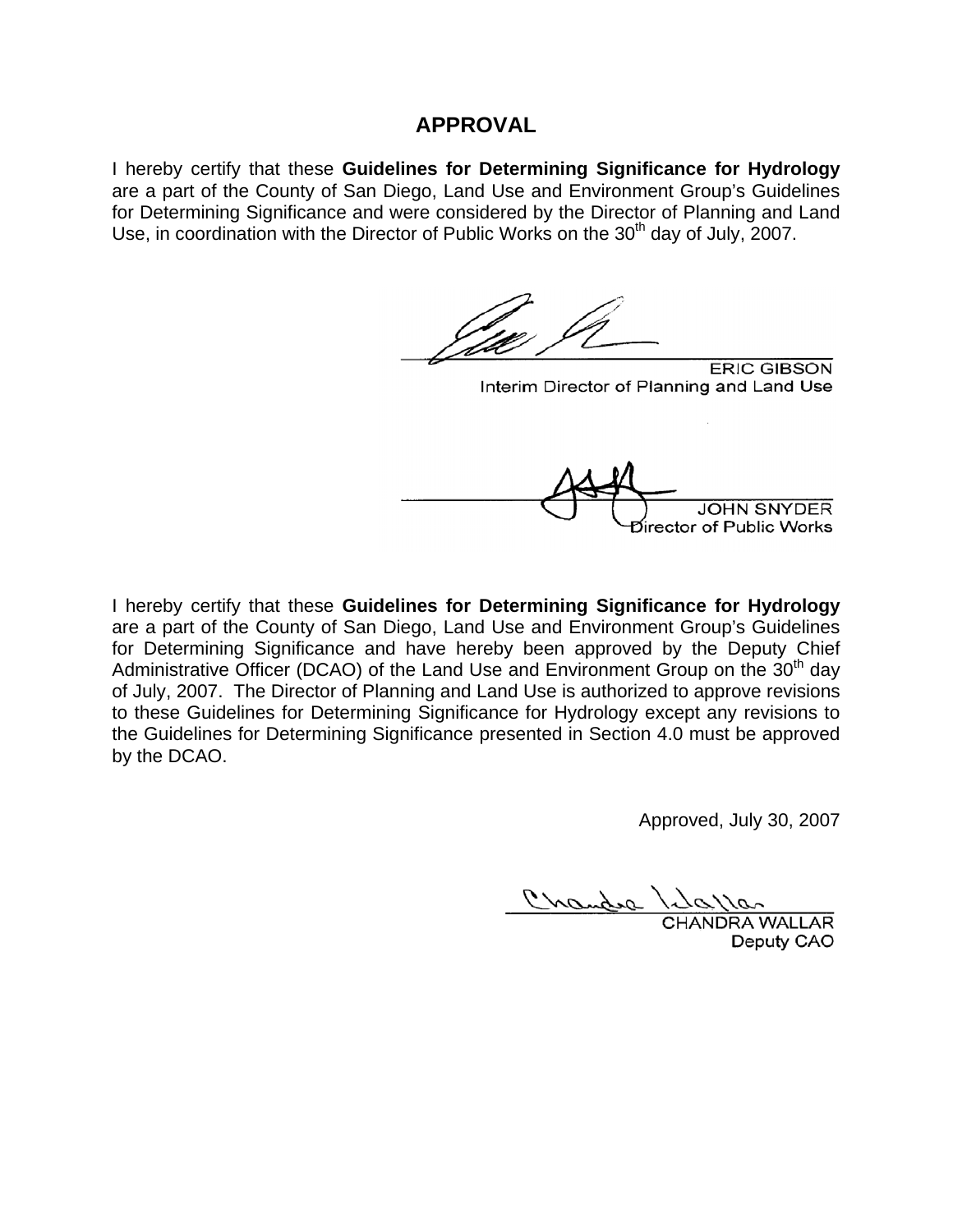#### **EXPLANATION**

These Guidelines for Determining Significance for Hydrology and information presented herein shall be used by County staff for the review of discretionary projects and environmental documents pursuant to the California Environmental Quality Act (CEQA). These Guidelines present a range of quantitative, qualitative, and performance levels for particular environmental effects. Normally, (in the absence of substantial evidence to the contrary), non-compliance with a particular standard stated in these Guidelines will mean the project will result in a significant effect, whereas compliance will normally mean the effect will be determined to be "less than significant." Section 15064(b) of the State CEQA Guidelines states:

"The determination whether a project may have a significant effect on the environment calls for careful judgment on the part of the public agency involved, based to the extent possible on factual and scientific data. An ironclad definition of significant effect is not always possible because the significance of an activity may vary with the setting."

The intent of these Guidelines is to provide a consistent, objective and predictable evaluation of significant effects. These Guidelines are not binding on any decisionmaker and do not substitute for the use of independent judgment to determine significance or the evaluation of evidence in the record. The County reserves the right to modify these Guidelines in the event of scientific discovery or alterations in factual data that may alter the common application of a Guideline.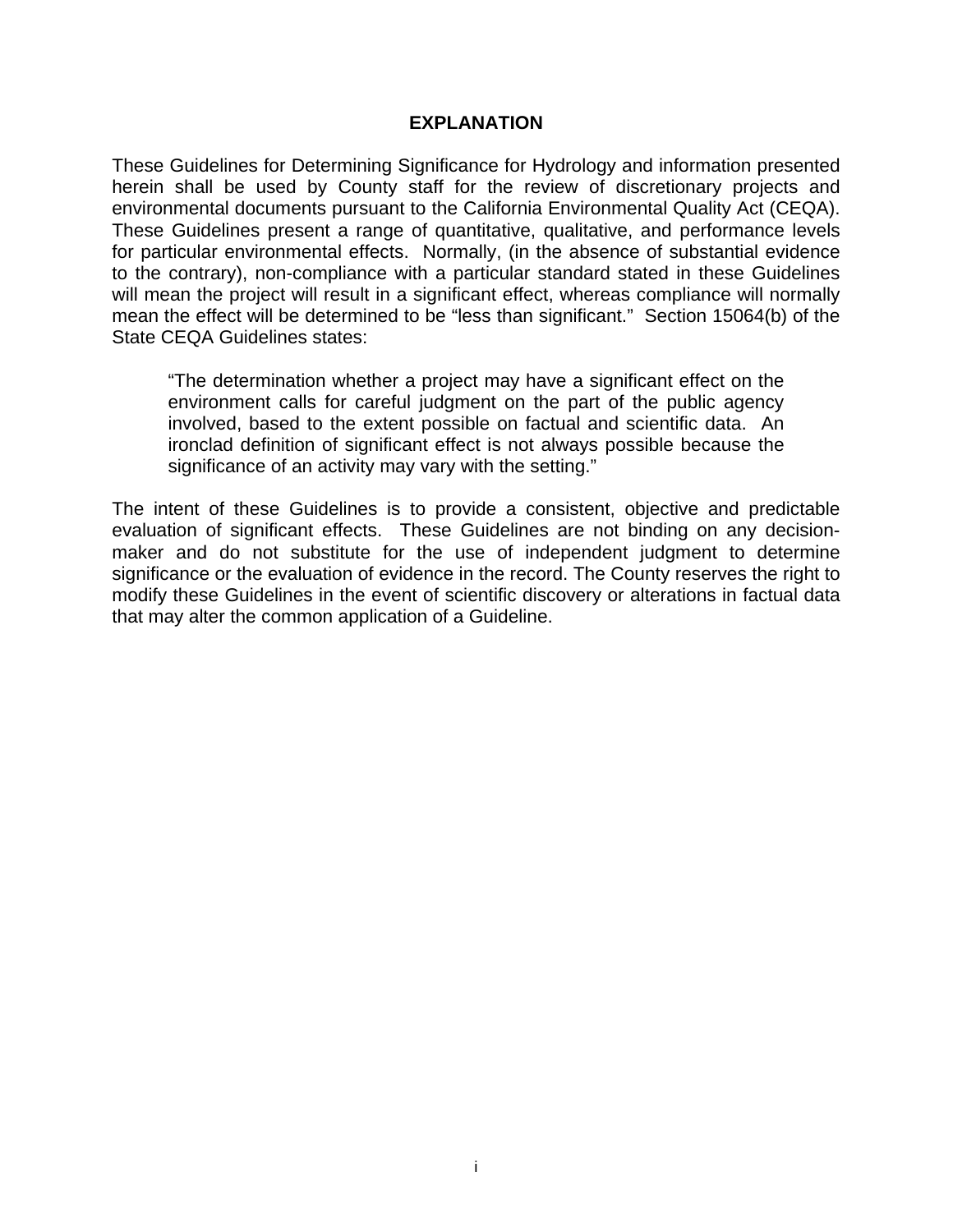#### **LIST OF PREPARERS AND TECHNICAL REVIEWERS**

#### **County of San Diego**

Bobbie Stephenson, DPLU, Primary Author Jeff Murphy, DPLU, Contributing Author Jason Giffen, DPLU, Contributing Author Eric Gibson, DPLU, Contributing Author Hung Tran, DPW, Technical Review

#### **Technical Review Panel**

Dennis Bowling, Rick Engineering Eric Mosolgo, RBF Consulting Tim Thiele, RBF Consulting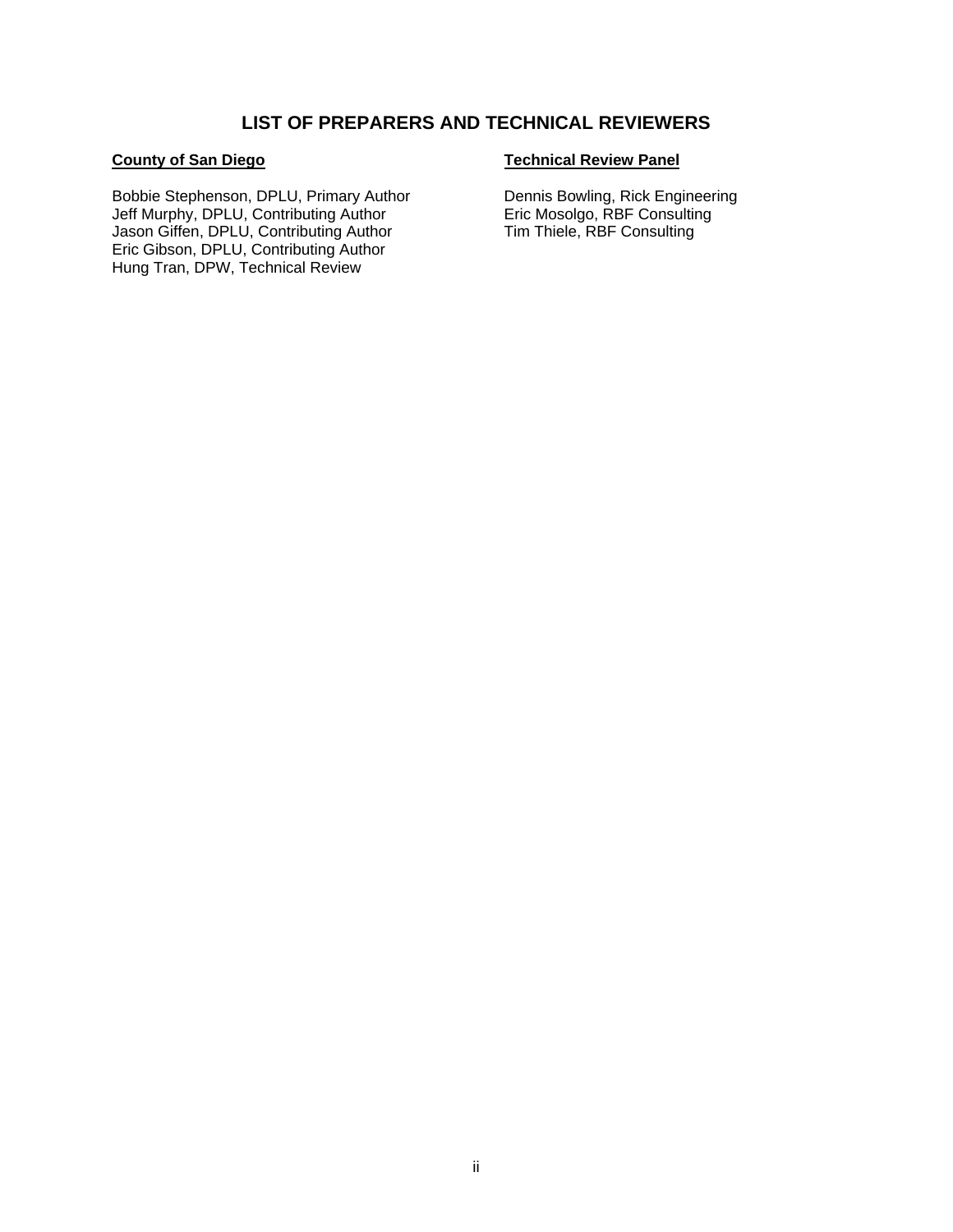# **TABLE OF CONTENTS**

| <b>Section</b> | Page                                                     |    |
|----------------|----------------------------------------------------------|----|
|                |                                                          |    |
| 1.0            | 1.1                                                      |    |
|                | 1.2                                                      |    |
|                | 1.3                                                      |    |
|                | $1.4$                                                    |    |
| 2.0            | 2.1<br>2.2<br>2.3                                        |    |
| 3.0            |                                                          |    |
| 4.0            |                                                          |    |
| 5.0            | STANDARD MITIGATION AND PROJECT DESIGN CONSIDERATIONS 19 |    |
| 6.0            |                                                          |    |
| 7.0            | <b>REFERENCES</b>                                        | 21 |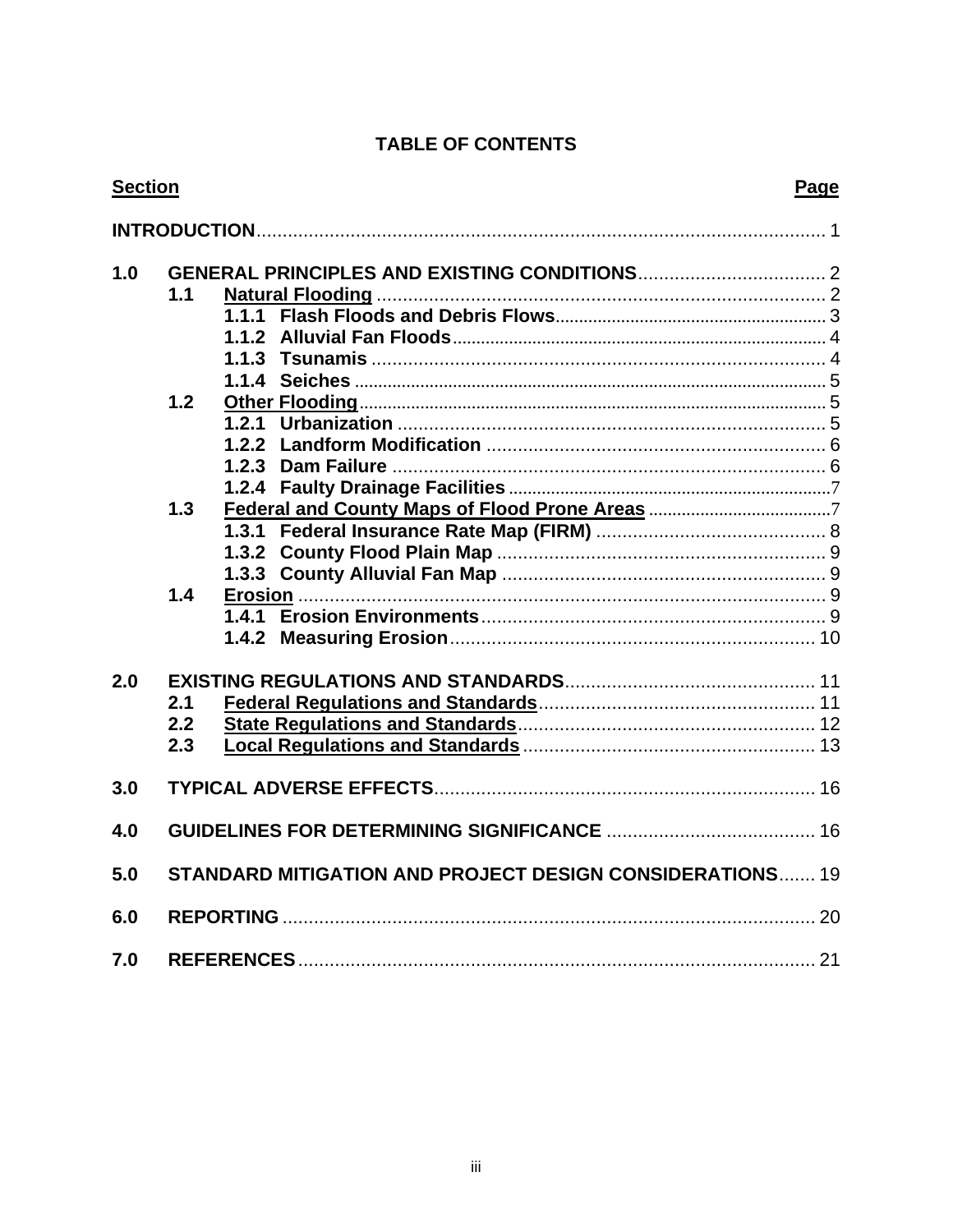#### **LIST OF TABLES**

| Table 1 |  |
|---------|--|
| Table 2 |  |
| Table 3 |  |
| Table 4 |  |
| Table 5 |  |

# **LIST OF ATTACHMENTS**

| Attachment A |  |  |
|--------------|--|--|
|--------------|--|--|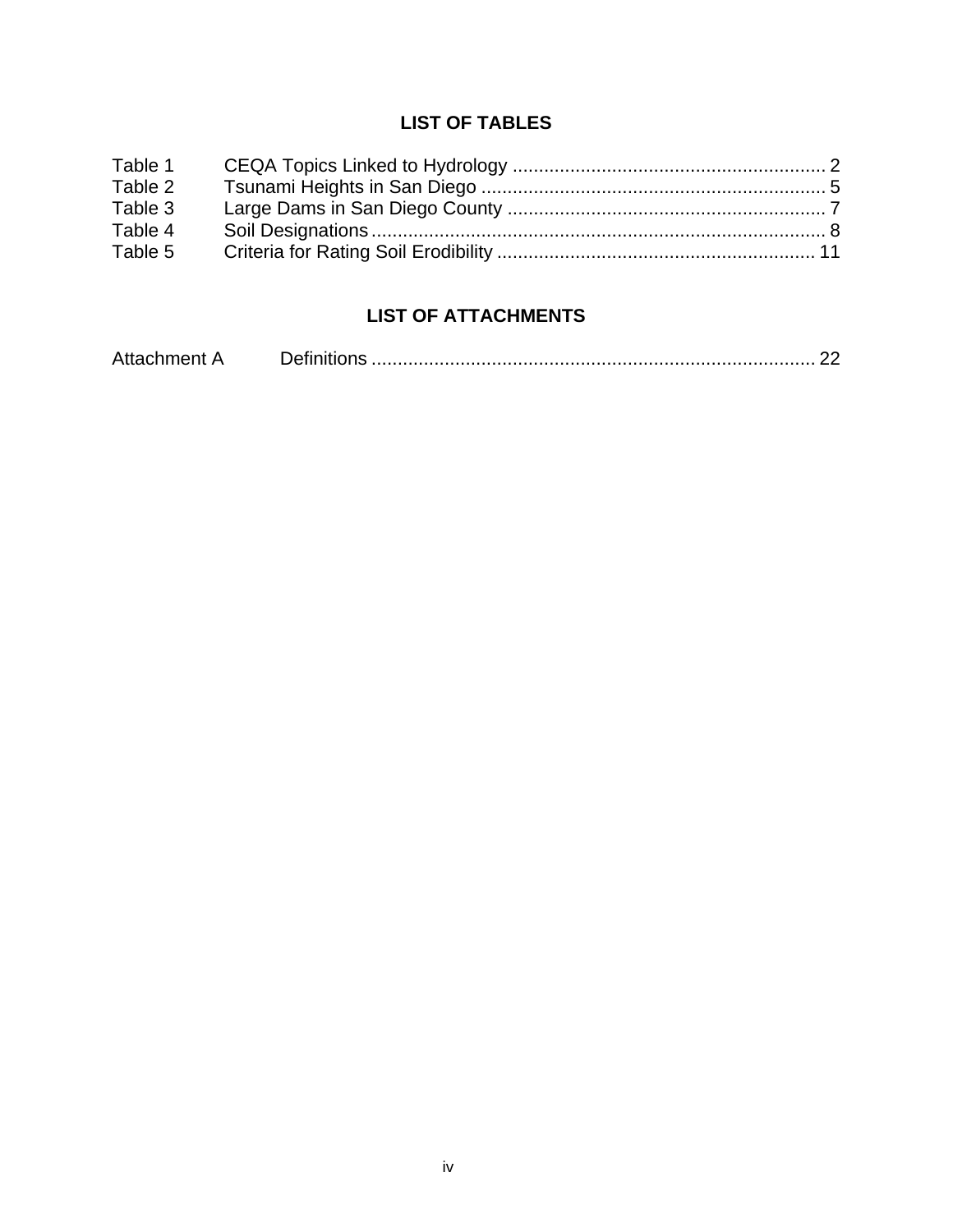#### **List of Acronyms**

| <b>CEQA</b> | <b>California Environmental Quality Act</b>       |
|-------------|---------------------------------------------------|
| <b>FEMA</b> | <b>Federal Emergency Management Act</b>           |
| <b>FIA</b>  | <b>Federal Insurance Administration</b>           |
| <b>FIRM</b> | Federal Insurance Rate Map                        |
| <b>NFIP</b> | National Flood Insurance Program                  |
| <b>OES</b>  | <b>Office of Emergency Services</b>               |
| <b>RPO</b>  | County of San Diego Resource Protection Ordinance |
| <b>SFHA</b> | Special Flood Hazard Area                         |
|             |                                                   |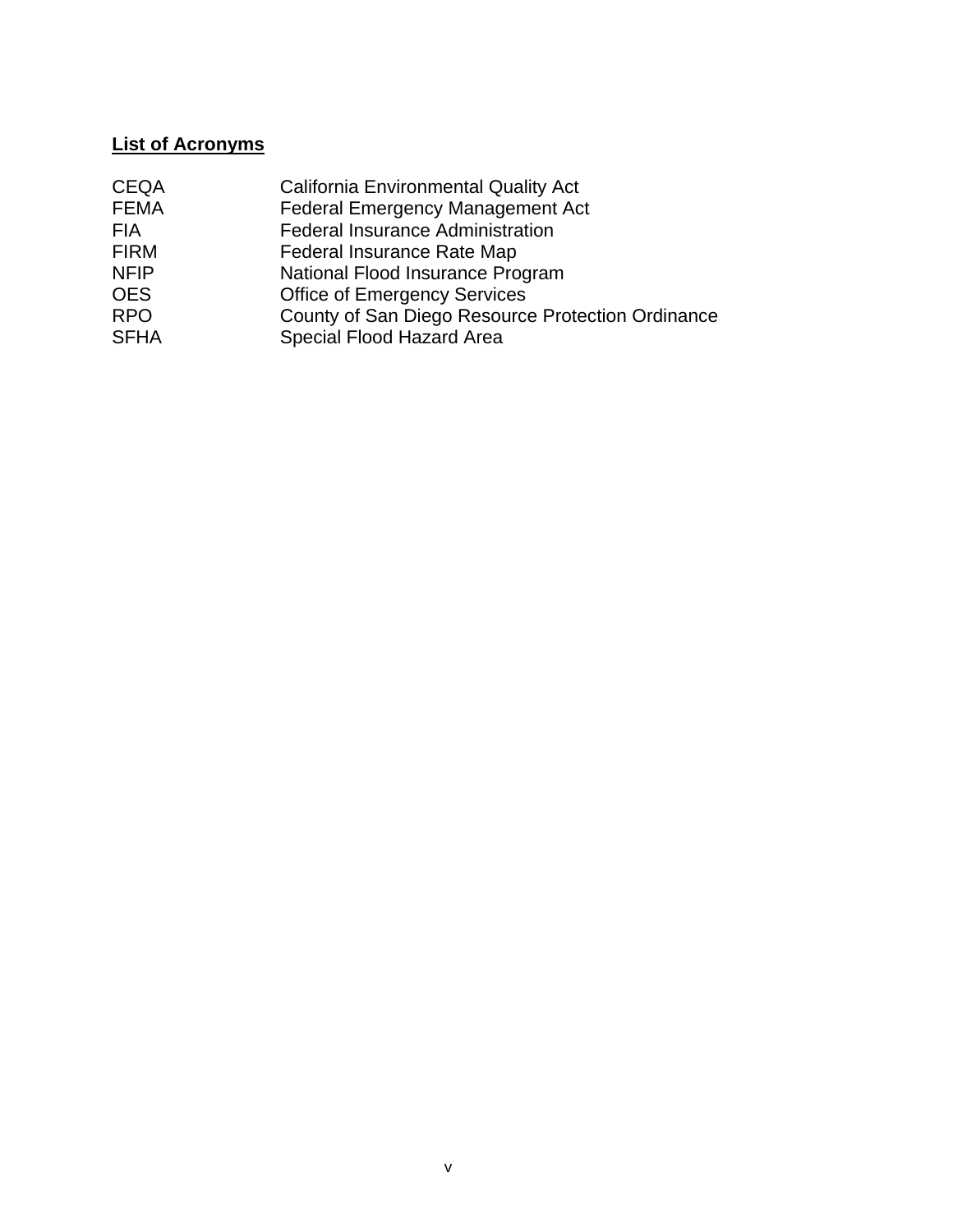#### **INTRODUCTION**

This document provides guidance for evaluating adverse environmental effects that a proposed project may create or incur relating to flooding. Specifically, this document addresses the following questions listed in the California Environmental Quality Act (CEQA) Guidelines, Appendix G, VIII. Hydrology and Water Quality:

Would the project:

- c) Substantially alter the existing drainage pattern of the site or area, including through the alteration of the course of a stream or river, in a manner which would result in substantial erosion or siltation on- or off-site?
- d) Substantially alter the existing drainage pattern of the site or area, including through the alteration of the course of a stream or river, or substantially increase the rate or amount of surface runoff in a manner that would result in flooding onor off-site?
- e) Create or contribute runoff water, which would exceed the capacity of existing or planned stormwater drainage systems or provide substantial additional sources of polluted runoff?
- g) Place housing within a 100-year flood hazard area as mapped on a federal Flood Hazard Boundary, a Flood Insurance Rate Map or another flood hazard delineation map?
- h) Place within a 100-year flood hazard area structures, which would impede or redirect flood flows?
- i) Expose people or structures to a significant risk of loss, injury or death involving flooding, including flooding as a result of the failure of a levee or dam?
- j) Inundation by seiche, tsunami, or mudflow?

This document also addresses the following question listed in the California Environmental Quality Act (CEQA) Guidelines, Appendix G, VI. Geology and Soils:

Would the project:

b) Result in substantial soil erosion or the loss of topsoil.

Guidelines to answer these CEQA questions are provided in Section 4. As described in Section 2, no projects within the existing unincorporated County are likely to be inundated by a tsunami or seiche. Therefore, no guideline for tsunami or seiche has been included in Section 4.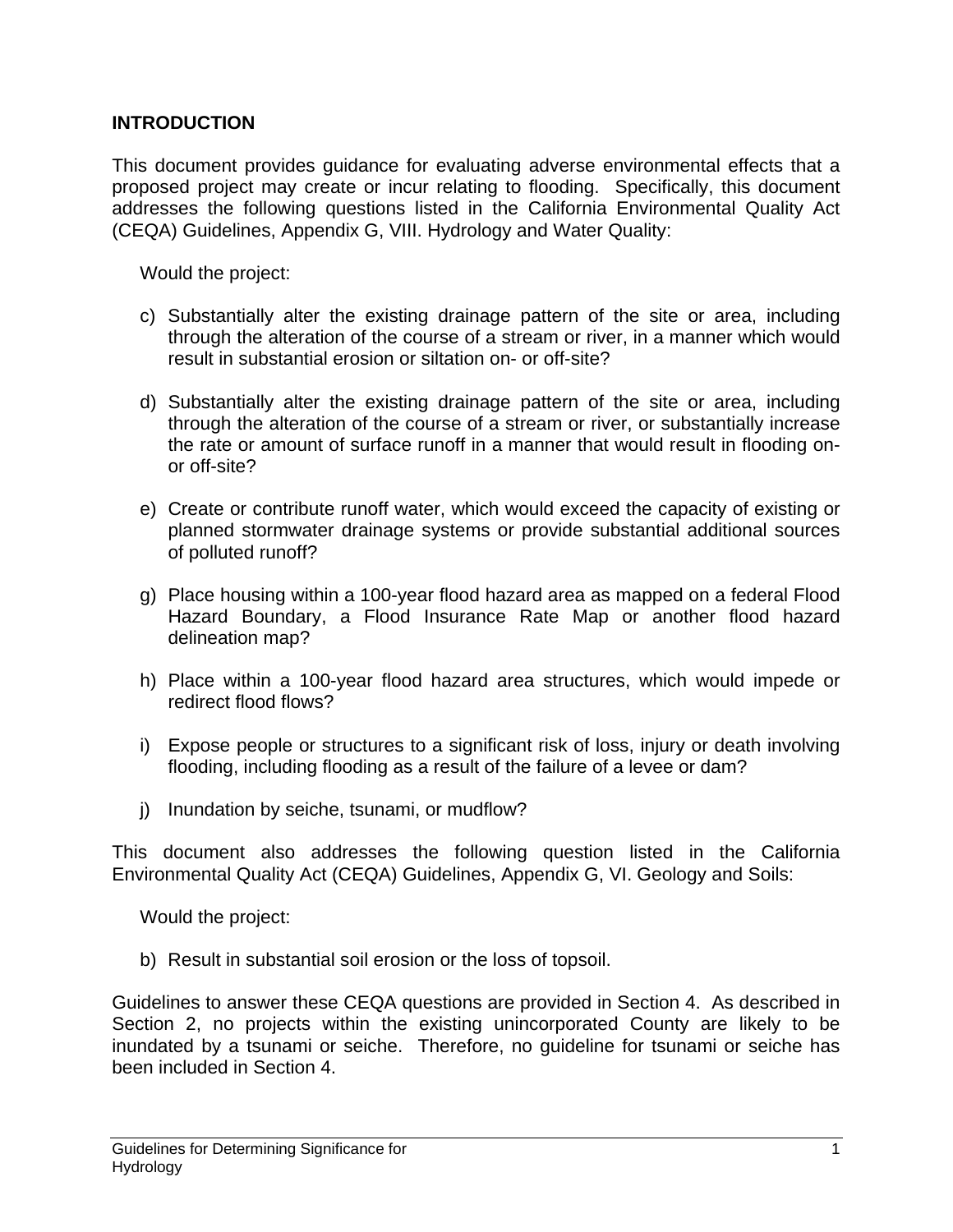Hydrology is linked to many other topics that are evaluated under CEQA. The County of San Diego has prepared guidelines for determining significance for many of these topics:

| <b>Topic</b>         | <b>County of San Diego CEQA Guidelines</b>              |  |  |  |
|----------------------|---------------------------------------------------------|--|--|--|
| Water quality        | Guidelines for Determining Significance for Surface     |  |  |  |
|                      | Water Quality; Guidelines for Determining Significance  |  |  |  |
|                      | for Groundwater.                                        |  |  |  |
| Levee or dam failure | Guidelines for Determining Significance for Emergency   |  |  |  |
|                      | Response Plans.                                         |  |  |  |
| Groundwater          | Determining<br>Significance<br>Guidelines<br>for<br>for |  |  |  |
|                      | Groundwater.                                            |  |  |  |
| Landslides           | Guidelines for Determining Significance of Geologic     |  |  |  |
|                      | Hazards                                                 |  |  |  |

**Table 1 CEQA Topics Linked to Hydrology** 

Refer to these other Guidelines when evaluating hydrology impacts. All of the County's guidelines for determining significance can be found on the County of San Diego, Department of Planning and Land Use website (http://www.sdcounty.ca.gov/dplu/).

# **1.0 GENERAL PRINCIPLES AND EXISTING CONDITIONS**

Hydrology is the scientific study of the properties, distribution, and effects of water on the earth's surface, in the soil and underlying rocks, and in the atmosphere. This document focuses on the distribution and effects of water, how the hydrology can affect and be affected by a discretionary project, and how to prevent the project from being flooded or causing flooding. The various causes of flooding are discussed below. Also, the erosion and resulting sedimentation that flowing surface waters can cause is discussed.

# **1.1 Natural Flooding**

Flooding is a general or temporary condition of partial or complete inundation of normally dry land areas. Flooding is commonly associated with the overflow of natural rivers or streams, but can also occur near stormwater diversion facilities, or in low-lying areas not designed to carry water at any time. Precipitation that does not infiltrate the ground becomes surface runoff and is transported by gravitational flow to a nearby conveyance (streams, channels, etc). The fraction of precipitation that actually infiltrates into the ground is dependent on a number of factors including the slope of the land, the soil type, the vegetation cover, and the rate of precipitation. Infiltration occurs more readily in coarse soils than in fine soils. Light rainfall events may only moisten the surface of the ground and the water will subsequently evaporate before it can infiltrate into the ground. Conversely, if precipitation is heavy and accumulates at a rate faster than it can infiltrate into the ground, the excess water will pond or flow along the ground surface as runoff.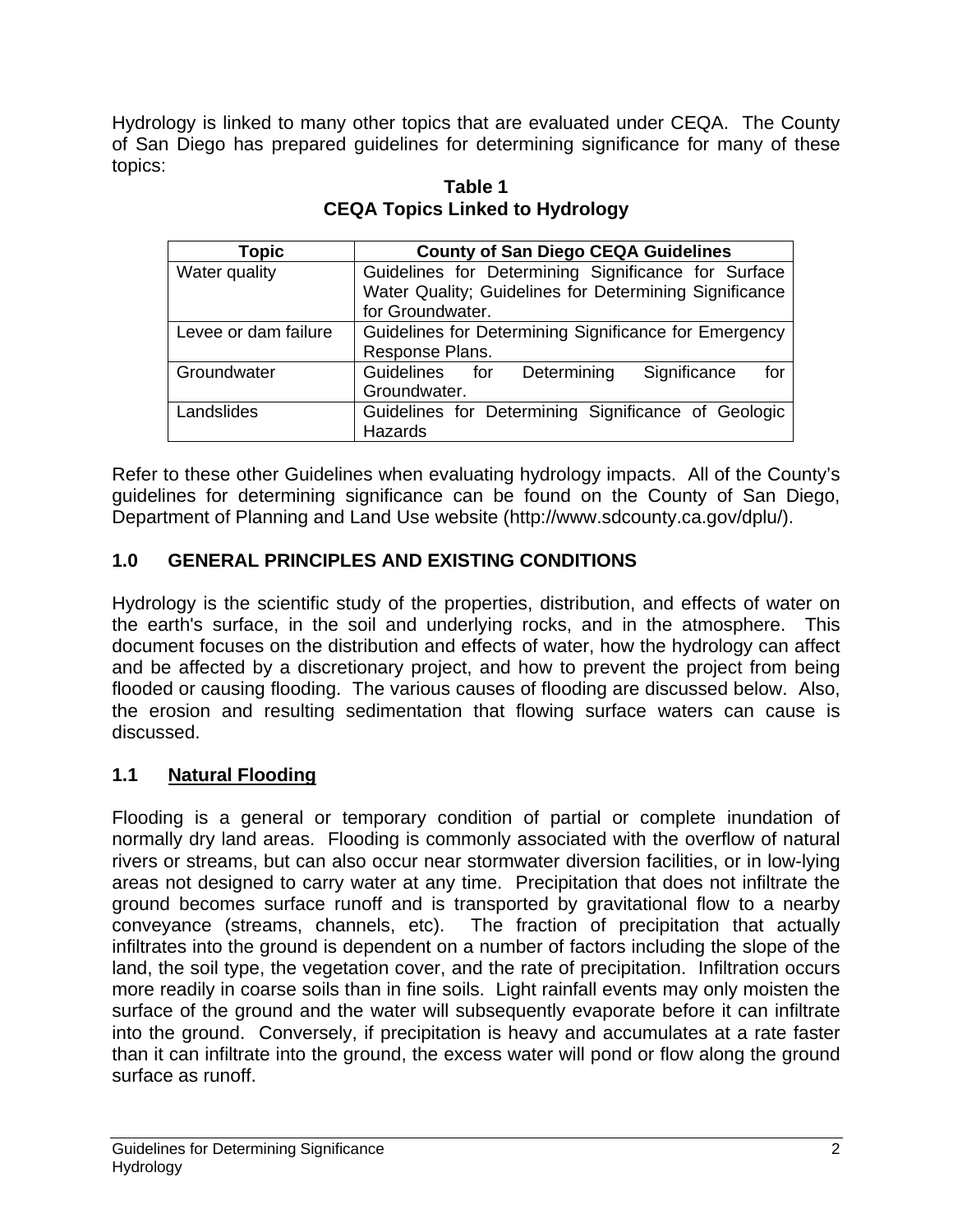Topography and proximity to water bodies typically control the frequency and severity of flooding for a particular area. The rate at which flooding may occur and subside varies with meteorological conditions and the severity of the storm event. Most flooding events occur over several days, but can also develop within a matter of hours, particularly in narrow valleys, or in desert alluvial fans that are prone to sheet flow.

The potential for flooding in the County of San Diego is high. The climate is semi-arid and the seasonal precipitation is highly variable in frequency, magnitude and location. The infrequent flooding events can cause false security that leads to building in areas that may flood. Infrequent large bursts of rain can rush down steep canyons and flood areas unexpectedly.

Flooding in San Diego and the rest of southern California most frequently occurs during winter storm events between the months of November and April, and occasionally during the summer when a tropical storm makes landfall in the region. National Weather Service records of flooding and heavy rainfall events demonstrate that just one to two inches of rain within a few days can cause localized flooding, while events that bring three or more inches of precipitation will induce more severe stages of flooding, including flash floods, mudflows and landslides.

# **1.1.1 Flash Floods and Debris Flows**

Debris flows, also known as mudflows, are shallow water-saturated landslides that travel rapidly down slopes carrying rocks, brush, and other debris. Mudflows are the most common disaster in San Diego. A mudflow occurs naturally as a result of heavy rainfall on a slope that contains loose soil or debris. Human activity can also induce a slide, such as when soil becomes saturated from a broken water pipe or incorrect diversion of runoff concentrated from developed areas saturates soil. Recent forest fires also contribute to the potential for mudflows throughout the County of San Diego. The loss of vegetation may result in destabilization of surface soil and an increase in velocity of surface water runoff, increasing the potential for mudflows.

Mudflows predominantly occur in mountainous areas underlain by geologic formations that produce sandy soils. Weathered gabbroic soils contain large amounts of clay that shrinks and expands with exposure to water, and also have a high potential for instability and sliding. Mudflows can be initiated on slopes as low as 15 degrees, but are more frequently found on slopes as steep as 45 degrees. The path of a mudflow is determined by local topography, and will typically follow existing drainage patterns. The fluidity and depth of the water/soil/debris mixture and the steepness of a channel are all variables that influence the rate of movement of a mudflow. At the foot of a long steep slope, a flow may move at avalanche speed (approximately 40 feet per second / 27 miles per hour) and contains tremendous force capable of destroying buildings and roadways.

Areas recently burned by wildfires are particularly susceptible to flash floods and debris flows during rainstorms. Just a short period of moderate rainfall on a burn scar can lead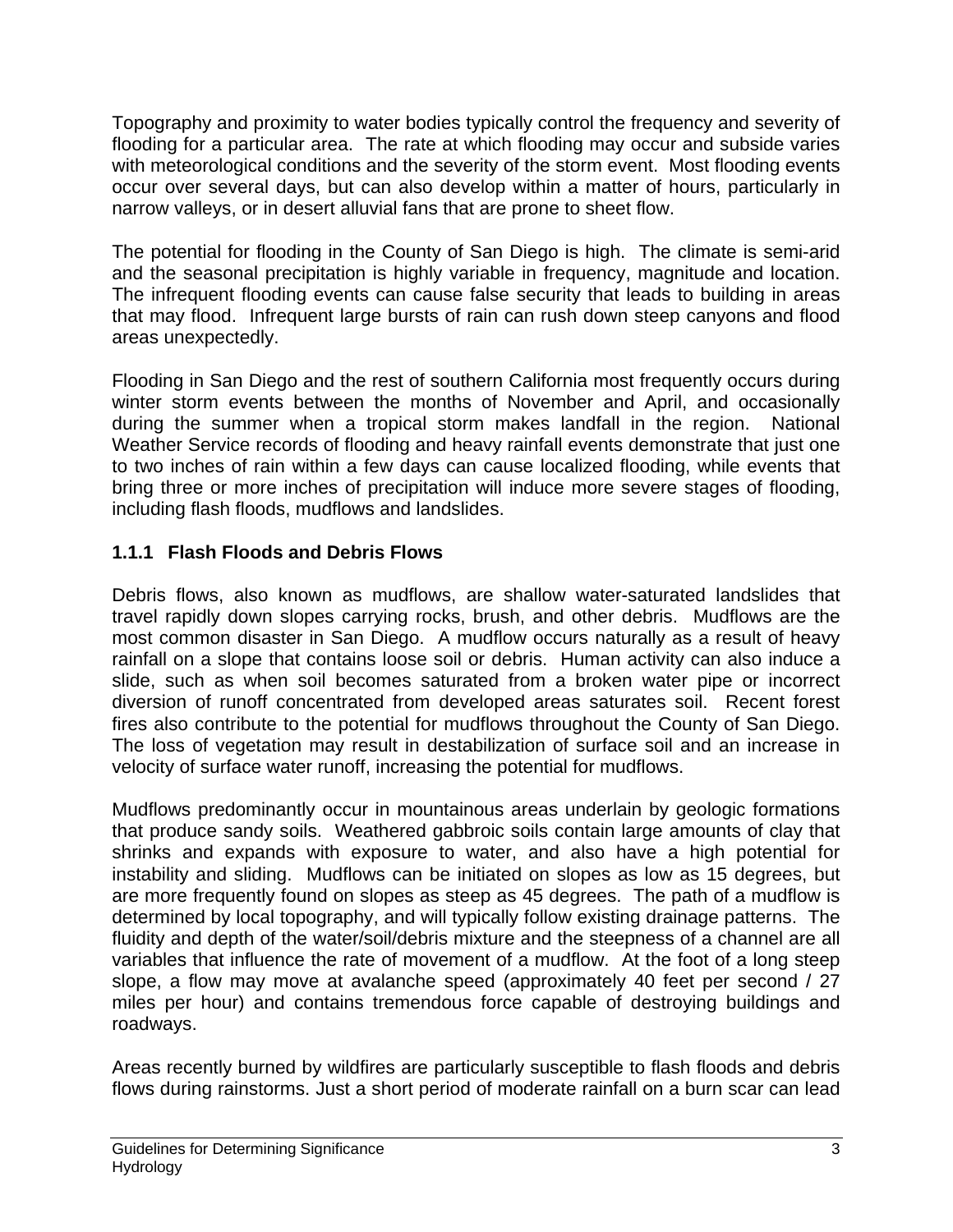to flash floods and debris flows. Rainfall that is normally absorbed or intercepted by vegetation can run off almost instantly, causing creeks and drainage areas to flood much sooner during a storm, and with more water, than normal. Additionally, the soils in a burn scar are highly erodible so flood waters can contain high amounts of mud, boulders, and vegetation. The powerful force of rushing water, soil, and rock, both within the burned area and downstream, can destroy culverts, bridges, roadways, and structures, and can place people at risk if care is not taken.

# **1.1.2 Alluvial Fan Floods**

Alluvial fans are a desert phenomenon where streams emerge from canyons and deposit sand and rock in a cone-shaped formation fanning out from the canyon mouth. Alluvial fans form in arid and semi-arid environments where steep mountain fronts meet flatter valley floors. The infrequent but intense storms in these environments produce flash floods that can carry heavy debris and sediment loads. The swiftly flowing streams and washes of steep canyons can transport more debris than slowly moving streams on the gentle valley slopes. When fast moving debris-laden flows reach the mouth of the canyon and spread out across the land, the energy is dissipated over a wider area and they lose the capacity to carry the debris. The flows then deposit large amounts of debris along the mountain front. Over the centuries this buildup of debris spreads out from the canyon mouth to form the classic conical shape of the alluvial fan.

The slope of the fan and the size of the alluvial particles generally decrease from the apex to the toe. These changes result in the formation of three distinct hydraulic zones on the fan:

- The Channelized Flow Zone, characterized by a single, entrenched channel cut into the fan as the flow leaves the upstream canyon;
- The Braided Flow Zone, below the alluvial fan apex and where the flow spreads out and becomes more shallow, losing some of its sediment transport capacity; and
- The Sheet Flow Zone, below the braided zone, where the slope of the fan continues to flatten, more sediment is deposited, multi-channel flow increases, and the shallow flow becomes slower and diffusely spread across a broad swath.

The potential for high velocity flow and heavy sediment load means that virtually all parts of the fan can be threatened by catastrophic flooding.

In San Diego County alluvial fans occur mostly in the desert. As development expands in the desert, more projects are built on the alluvial fans and are subject to sheet flow flooding.

# **1.1.3 Tsunamis**

Tsunamis are long-wavelength, long-period sea waves generated by an abrupt movement of large volumes of water. These waves can be caused by underwater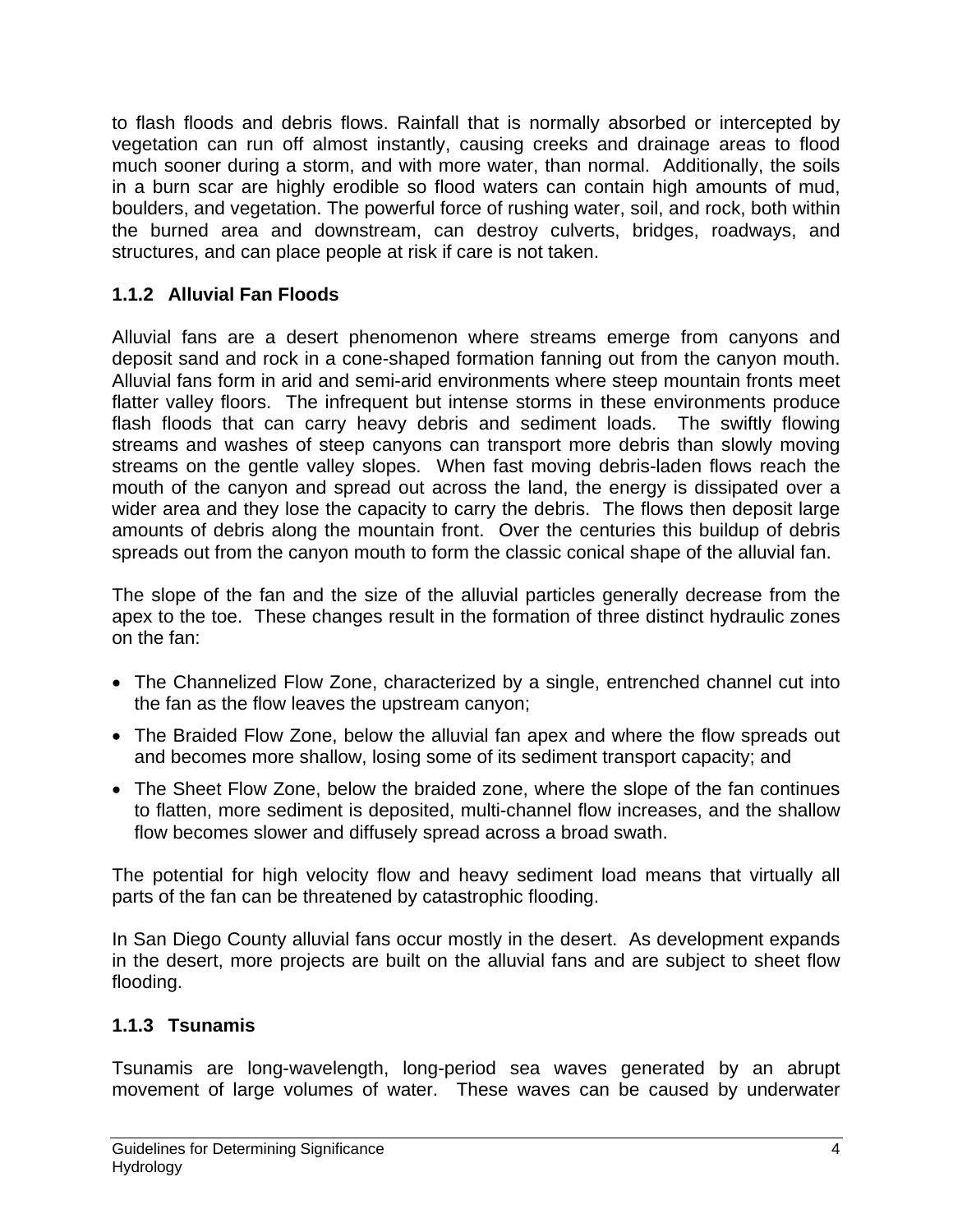earthquakes, landslides, volcanic eruptions, meteoric impacts, or onshore slope failures. In San Diego wave heights and run-up elevations from tsunami have historically fallen within the normal range of tides (Joy 1968, as cited in OES and UDC 2004). Table 2 gives the years and heights of the largest tsunami effects in San Diego.

| Year                                                        | Height (feet) |
|-------------------------------------------------------------|---------------|
| 1952                                                        | 2.3           |
| 1957                                                        | 1.5           |
| 1960                                                        | 4.6           |
| 1964                                                        | ว 7           |
| $S$ $O(1)$ $O(1)$ $O(1)$ $O(1)$ $O(1)$ $O(1)$ $O(1)$ $O(1)$ |               |

#### **Table 2 Tsunami Heights in San Diego**

At the most risk is the coast of San Diego, all of which is incorporated. The historic record and the location of unincorporated lands away from the coastline indicate that no projects within the unincorporated County have probable potential to be inundated by a tsunami and no guideline for tsunami has been included in Section 4.

# **1.1.4 Seiches**

A seiche is a standing wave in a completely or partially enclosed body of water. Areas located along the shoreline of a lake or reservoir are susceptible to inundation by a seiche. High winds, seismic activity, or changes in atmospheric pressure are typical causes of seiches. The size of a seiche and the affected inundation area is dependant on different factors including size and depth of the water body, elevation, source, and if human made, the structural condition of the body of water in which the seiche occurs.

In San Diego's semi-arid climate, naturally occurring enclosed water bodies are not common. Instead most enclosed water bodies are reservoirs built by local municipalities and water districts to provide water service to local residents and businesses. Typically, all land around the reservoirs' shorelines are in public holdings, such as the City of San Diego or Helix Water District, which restrict private land development and minimize risk of inundation from seiches. Moreover, the public land holdings are not within the jurisdiction of the unincorporated County. Therefore, no guideline for seiches has been included in Section 4.

# **1.2 Other Flooding**

# **1.2.1 Urbanization**

The conversion of undeveloped, natural areas to urbanized uses throughout San Diego's watersheds can contribute to increased potential for flooding, by increasing the rate and amount of runoff in a watershed and altering drainage patterns. Construction of impervious surfaces such as rooftops, roads and driveways reduces the amount of rainfall that can infiltrate the ground surface and move to the subsurface. As a result,

Source: OES and UDC 2004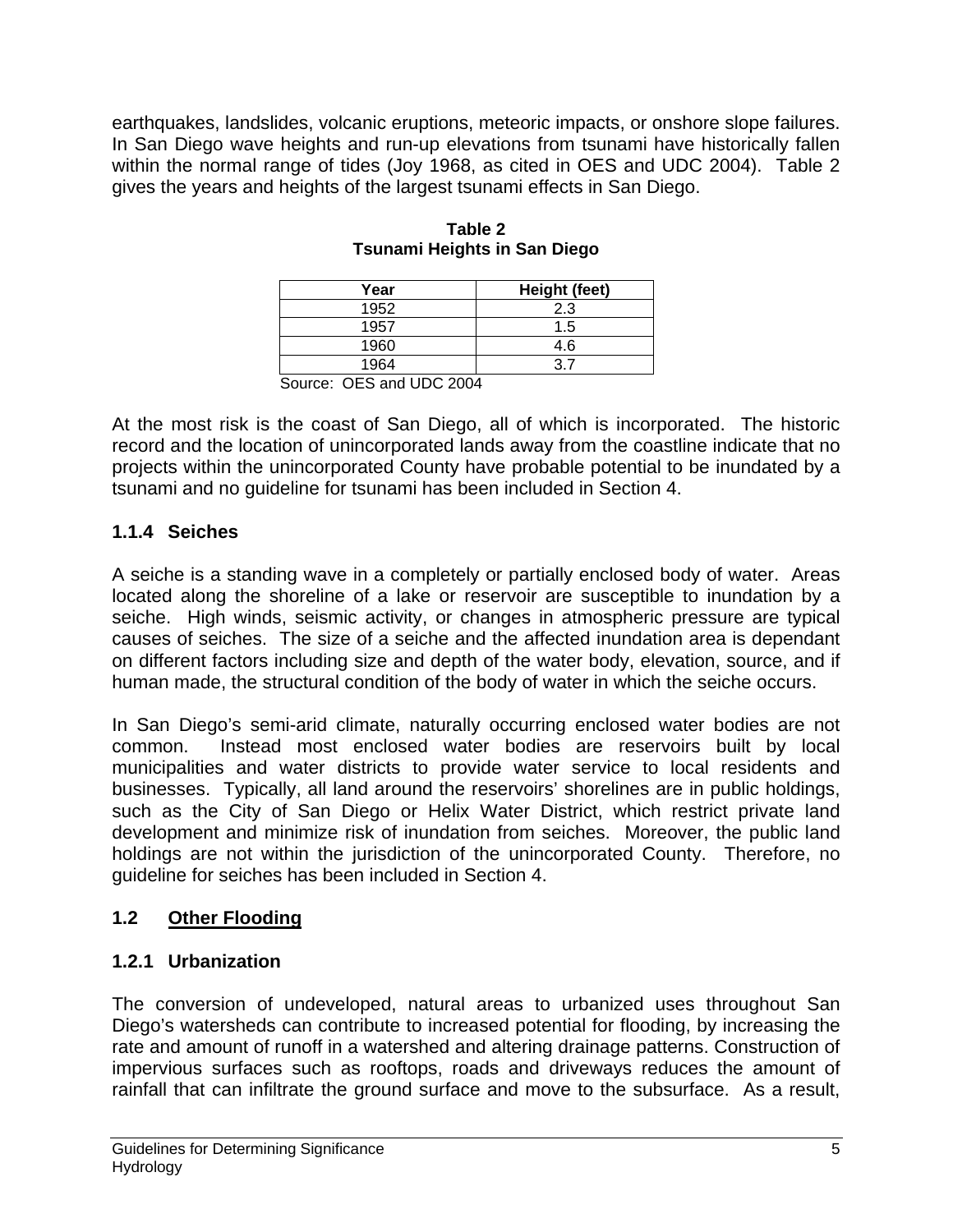the volume of surface water runoff increases within a watershed; subsequently, artificial conveyances such as gutters, storm pipes and natural channel improvements to accommodate additional volume accelerate the rate of flow of water in the watershed. This faster moving, higher volume of surface water runoff within a watershed results in a higher probability and increased severity of flooding within a watershed, if facilities are not adequately maintained or constructed to carry peak flow capacity.

# **1.2.2 Landform Modification**

Any alteration to natural drainage patterns by modifying landforms that control the conveyance of surface water can increase the potential for flooding. Grading or other modifications, including directly altering the course of a stream or river by excavation or embankment, can increase velocities of floodwaters, which increases the potential for flooding downstream of the modification. A reduction in the capacity of the watercourse can increase the potential for flooding at the site of the modification as well as upstream from the activity.

# **1.2.3 Dam Failure**

Dam failure inundation is flooding caused by the release of impounded water from failure or overtopping of a dam. The failure of a dam occurs most commonly as a result poor design, neglect, or structural damage caused by earthquakes. This event is extremely hazardous, as it will typically occur quickly and without warning. Areas directly below the dam are at the greatest risk, and as the water moves further downstream and reduces in depth, the magnitude of the damage and potential risk to life and property decreases.

There have been approximately 40 dams built in the San Diego Operational Area for the purpose of water conservation and storage. Twenty of these occur throughout local jurisdictions in San Diego County (Table 3). Failure of any of these dams would affect downstream areas within the unincorporated portions of the County. Dam owners have prepared "Dam Inundation Maps" that delineated dam inundation zones or the areas at risk in the event of failure, for each dam. These maps are on file with the County of San Diego.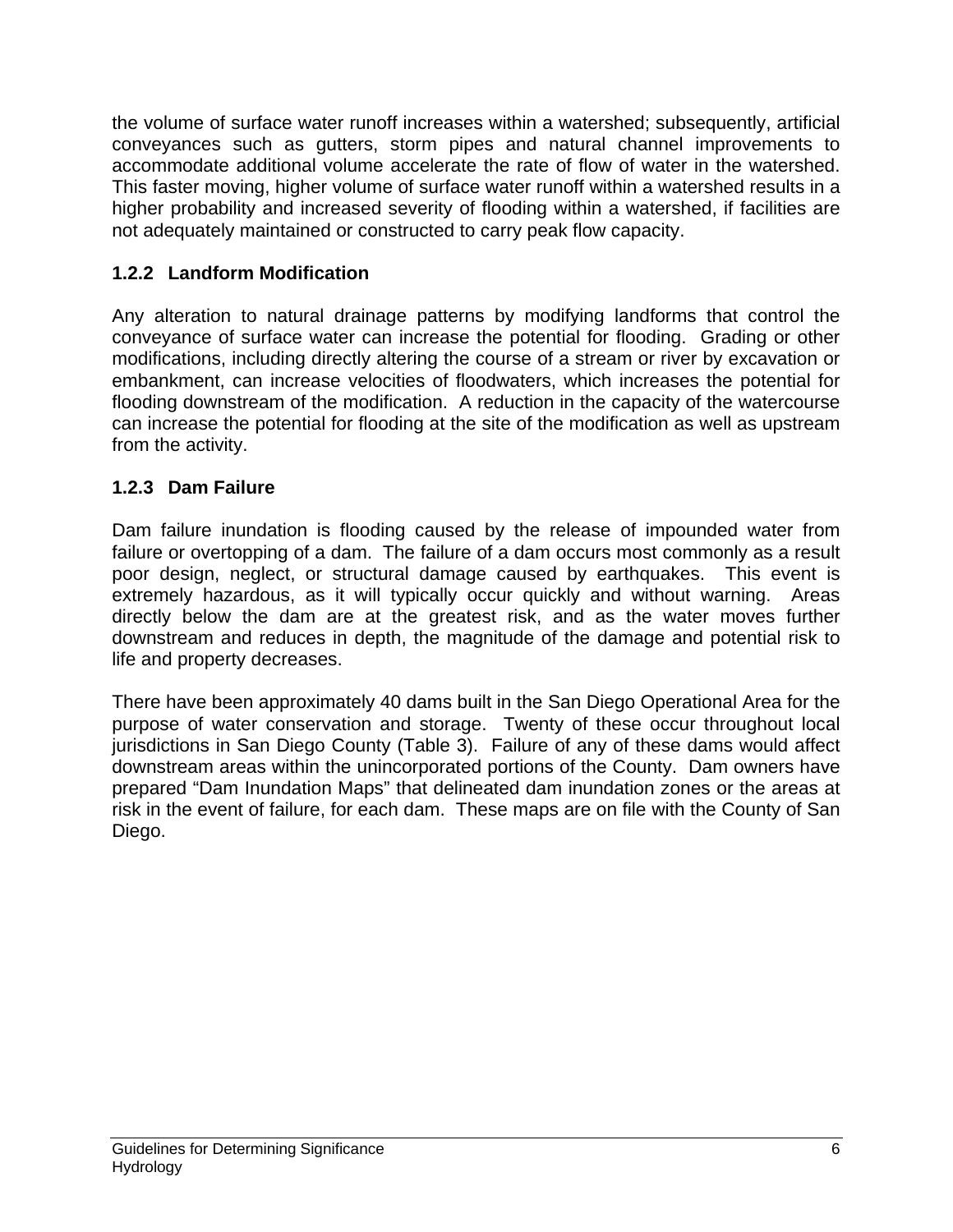| <b>Reservoir</b>    | Dam Type             | Year<br><b>Completed</b> | <b>Maximum</b><br>Capacity<br>(acre/feet) |
|---------------------|----------------------|--------------------------|-------------------------------------------|
| <b>Barrett</b>      | Gravity              | 1922                     | 44,860                                    |
| <b>Chet Harritt</b> | Earth                | 1962                     | 10,500                                    |
| Cuyamaca            | Earth                | 1887                     | 11,700                                    |
| Dixon               | Earth-rock           | 1970                     | 2,500                                     |
| El Capitan          | <b>Hydraulic</b>     | 1934                     | 116,450                                   |
| Henshaw             | Hydraulic            | 1923                     | 203,580*                                  |
| Lake Hodges         | <b>Multiple Arch</b> | 1918                     | 33,550                                    |
| Loveland            | Arch                 | 1945                     | 27,700                                    |
| Lower Otay          | Gravity              | 1919                     | 56,300                                    |
| Miramar             | Earth                | 1960                     | 7,200                                     |
| Morena              | Rock                 | 1895                     | 50,200                                    |
| Murray              | <b>Multiple Arch</b> | 1918                     | 6,080                                     |
| Olivenhain          | Gravity              | 2003                     | 24,000                                    |
| Poway               | Earth                | 1971                     | 3,300                                     |
| Rodriguez           | <b>Multiple Arch</b> | 1936                     | 111,000                                   |
| San Dieguito        | <b>Multiple Arch</b> | 1918                     | 1,130                                     |
| San Vicente         | Gravity              | 1943                     | 90,200                                    |
| Sutherland          | <b>Multiple Arch</b> | 1954                     | 29,000                                    |
| Sweetwater          | Gravity              | 1888                     | 27,680                                    |
| Wohlford            | Hydraulic            | 1924                     | 7,500                                     |

**Table 3 Large Dams in San Diego County**

 *Source: Office of Emergency Services, Operational Area Emergency Plan.* 

 *\*Lake Henshaw is kept at a maximum capacity of 55,000 acre-feet.* 

 *Note: Rodriguez Dam is located in Tijuana, Mexico and controls portions of the flow of the Tijuana River that traverses through Otay, San Ysidro, and Imperial Beach on its way to the Pacific Ocean.* 

# **1.2.4 Faulty Drainage Facilities**

Drainage facilities including storm drains, culverts, inlets, channels or other such structures are designed to prevent flooding by collecting stormwater runoff and directing flows to either the natural drainage course and/or away from urban development. The capacity of a drainage structure can typically be adequately determined by a hydrology and drainage study; however if drainage facilities are not adequately designed or built, or properly maintained, the facilities can overflow or fail, resulting in flooding.

# **1.3 Federal and County Maps of Flood Prone Areas**

The potential for people and property to be exposed to the risk of flooding has been increased by placing housing in watercourses or designated flood prone areas such as 100-year floodplains, floodways, or other flood hazard areas as designated by Federal, State or local agencies. The placement of structures in flood hazard areas can also impede or redirect flood flows causing, an increase in the potential for flooding up and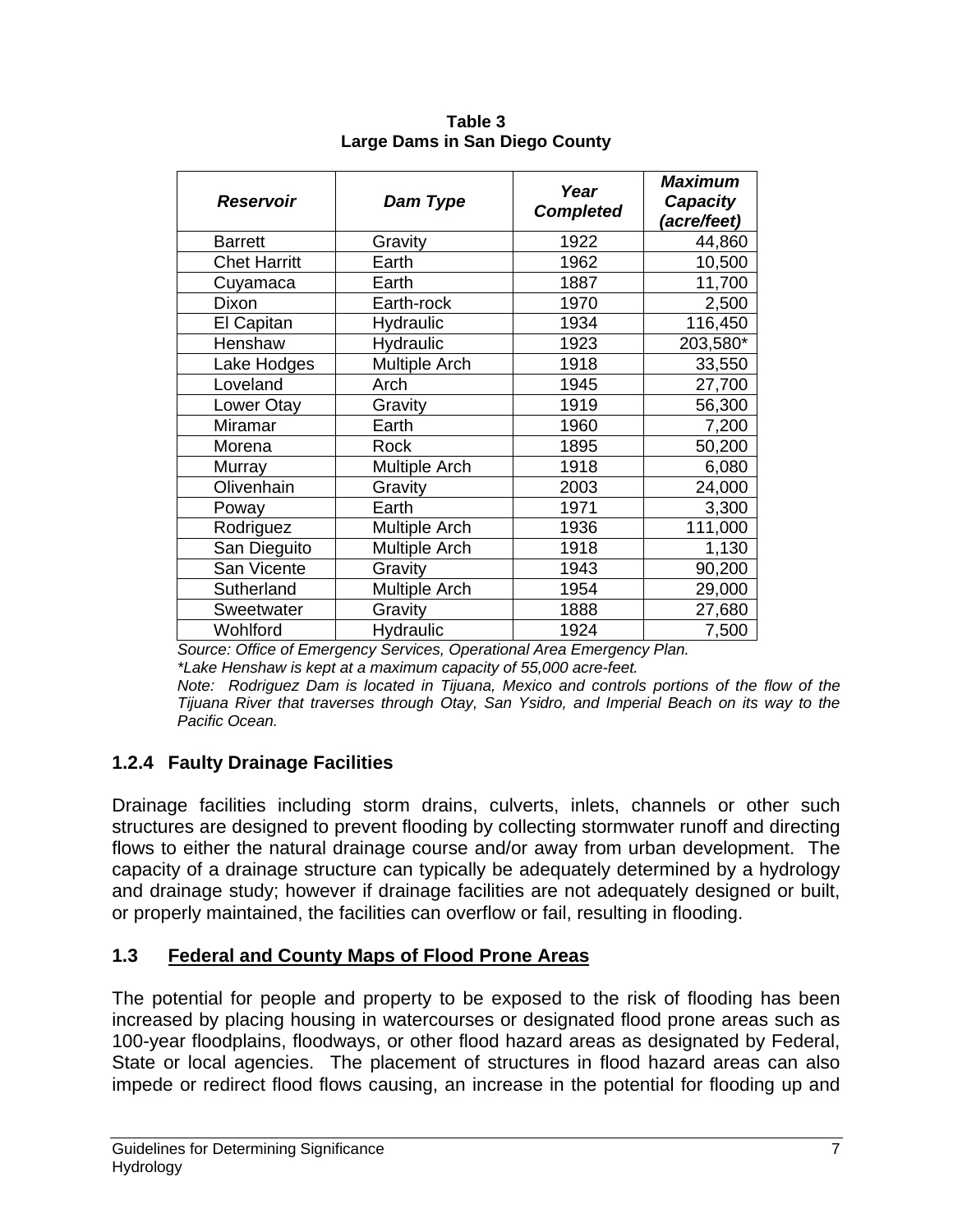downstream. Flood prone areas in San Diego County that have been mapped are identified on maps prepared by Federal Agencies and the County as described below.

# **1.3.1 Federal Insurance Rate Map (FIRM)**

The Federal Insurance Rate Map (FIRM) is the official map created and distributed by the Federal Emergency Management Agency (FEMA) and the National Flood Insurance Program (NFIP) that delineates the Special Flood Hazard Areas (SFHAs), those areas subject to inundation by the base flood, for every county and community that participates in the NFIP. FIRMs contain flood risk information based on historic, meteorologic, hydrologic, and hydraulic data, as well as open-space conditions, flood control works, and development.

Flood Zone Designations are locations within the SFHA indicating the magnitude and degree of potential flooding. Table 4 describes the flood zones found on FIRMs.

| Zone         | <b>Description</b>                                                             |  |  |  |
|--------------|--------------------------------------------------------------------------------|--|--|--|
| A            | Areas of 100-year flood: Base Flood Elevations are not determined.             |  |  |  |
| <b>AO</b>    | Areas of 100-year shallow flooding where depths are between one (1) and        |  |  |  |
|              | three (3) feet; average depths of inundation are shown. For areas of alluvial  |  |  |  |
|              | fan flooding, velocities are also determined.                                  |  |  |  |
| AH           | Areas of 100-year shallow flooding where depths are between one (1) and        |  |  |  |
|              | three (3) feet; base flood elevations are determined.                          |  |  |  |
| A1-A30       | Areas of 100-year flood; base flood elevations are determined.                 |  |  |  |
| <b>AE</b>    | Areas of 100-year flood; base flood elevations are determined.                 |  |  |  |
| A99          | Areas of 100-year flood to be protected by flood protection systems under      |  |  |  |
|              | construction; base flood elevations are not determined.                        |  |  |  |
| <b>AR</b>    | Areas of 100-year flood that results from the de-certification of a previously |  |  |  |
|              | accredited flood protection system that is determined to be in the process of  |  |  |  |
|              | being restored to provide a 100-year or greater level of flood protection.     |  |  |  |
| B            | Areas between the 100-year and the 500-year flood; or certain areas subject    |  |  |  |
|              | to 100-year flooding with average depths less than one (1) foot or where the   |  |  |  |
|              | contributing drainage area is less than one square mile; or areas protected by |  |  |  |
|              | levees from the 100-year flood.                                                |  |  |  |
| C            | Areas of minimal flooding.                                                     |  |  |  |
| D            | Areas of undetermined, but possible flood hazards.                             |  |  |  |
| X (shaded)   | Areas of 500-year flood; areas of 100-year flood with average depths less      |  |  |  |
|              | than one (1) foot or where contributing drainage area is less than one (1)     |  |  |  |
|              | square mile; or areas protected by levees from the 100-year flood.             |  |  |  |
| X (unshaded) | Areas determined to outside the 500-year floodplain.                           |  |  |  |

**Table 4 Flood Zones and Descriptions**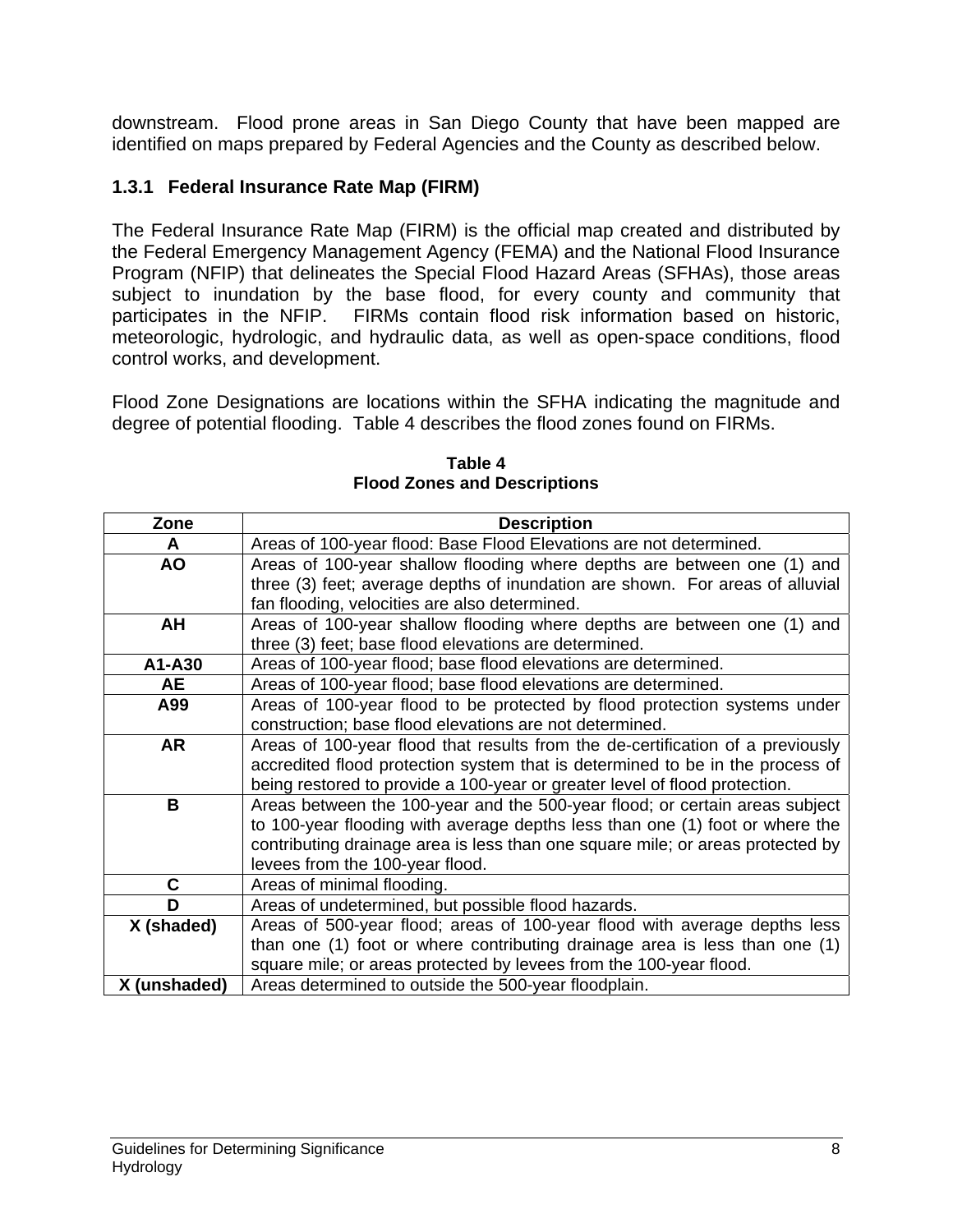# **1.3.2 County Flood Plain Map**

The County of San Diego publishes an aerial map showing 100-year floodplain lines, floodway lines, and floodwater surface elevations, or flood plain hazard areas.

#### **1.3.3 County Alluvial Fan Map**

The County of San Diego Flood Hazard Map for Borrego Valley delineates alluvial fans where sheet flooding can occur.

#### **1.4 Erosion**

Erosion is a natural process caused by water, wind, mechanical, or chemical forces acting on exposed natural landforms. This document addresses erosion by water.

The natural process of erosion removes soil, sediment and rock from exposed areas and transports the resulting sediment. Sediment and soils are composed of small pieces of decomposed rock material such as sand, gravel, loam, clay or silt that also contain varying amounts of organic materials. The water and its sediment load can cause erosion in terrestrial and fluvial environments

#### **1.4.1 Erosion Environments**

#### **Terrestrial**

The terrestrial environment consists of landforms that are not normally inundated with water, such as ridges, hill slopes, mesas, and valleys. Water, primarily as precipitation runoff, is the primary cause of erosion on these types of landforms. Once the rate of precipitation exceeds the rate of infiltration of water into the soil, water will collect on the ground's surface and move with the force of gravity down slope. Generally, steeper slopes experience greater rates of erosion because the energy level of the flowing water that passes over the slope is higher. In addition, soil and sediment composition of the ground can affect the rate of erosion. Soil and sediment composition influence the rate of infiltration, the rate at which the sediment will detach from the ground surface, and the maximum amount of sediment that can be suspended in the moving water. The presence of vegetative cover, root systems, and/or organic material in the near subsurface will prevent the detachment of particles from the ground surface and reduces the rate of erosion. The texture and structure of the sediment that is dependent on the particle size and the composition and age of the sediment layer will also have a strong effect on the erosion potential of a sediment layer.

#### **Fluvial**

The fluvial environment consists of features that are normally inundated with water such as rivers, streams, creeks, canyons, washes, and floodplains. The process of erosion by water defines these landforms. They are shaped by the amount and velocity of water and the surface material in which they occur. The balance of erosion and deposition within the fluvial regime changes the shape of landforms slowly over time,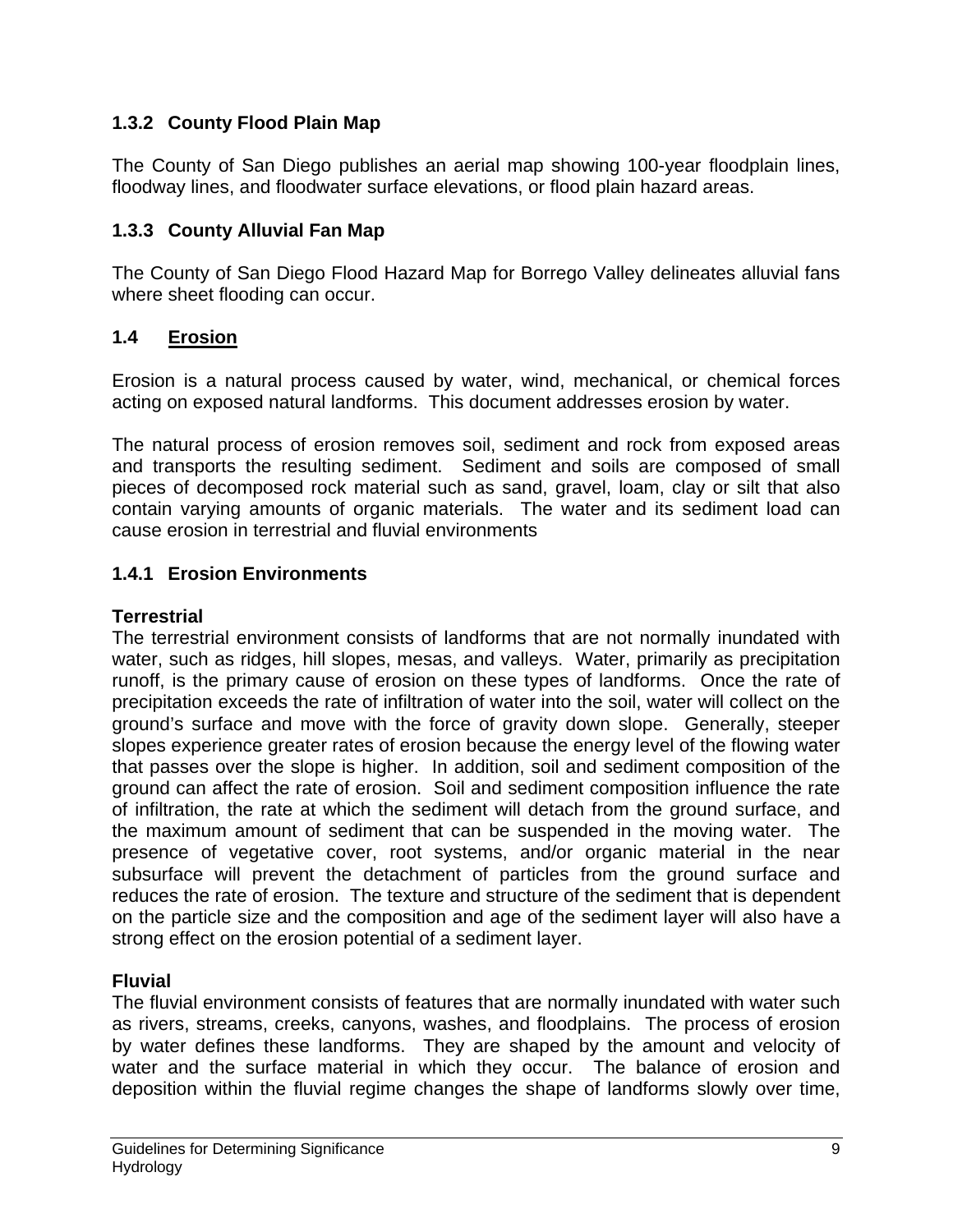except during storm events that cause more drastic effects as water energy is increased.

Typically, the faster-moving component of a fluvial landform will scour and erode the surface material suspending sediment within the water. This condition is intensified when the transport capacity of the stream is exceeded. Transport capacity is defined as the amount of sediment that can be suspended within the water flow at a certain speed based on the type of sediment being carried. The fluvial process transports sediment from the headwaters of San Diego's rivers in the Peninsular Ranges west to the Pacific Ocean or east to the desert basins.

# **1.4.2 Measuring Erosion**

The rate of erosion is dependent on the type of material that is eroded, the type and amount of erosive forces, and the shape of the landform involved. The impact of raindrops on the soil surface can break down soil aggregates and disperse the aggregate material. Lighter aggregate materials such as very fine sand, silt, clay and organic matter can be easily removed by the raindrop splash and runoff water; greater raindrop energy or runoff amounts might be required to move the larger sand and gravel particles.

Soil movement by rainfall is usually greatest and most noticeable during short-duration, high-intensity thunderstorms. Although the erosion caused by long-lasting and lessintense storms is not as spectacular or noticeable as that produced during thunderstorms, the amount of soil loss can be significant, especially when compounded over time. Runoff can occur whenever excess water on a slope cannot be absorbed into the soil or trapped on the surface. The amount of runoff can be increased if infiltration is reduced due to soil compaction. Runoff from agricultural land may be greatest during spring months when soils may be saturated and vegetative cover is minimal.

The US Department of Agriculture's Soil Survey for the San Diego Area conducted in 1973 rated and classified each soil's level of erodibility typical of that class. A rating of slight, moderate, or severe was applied to each classification based on the criteria shown in Table 5 below. The table identifies four factors that affect the erodibility of a soil type. Note that climate, plant cover and physiographic features are not a part of the rating system for erodibility since these factors vary independent of the soil classification type.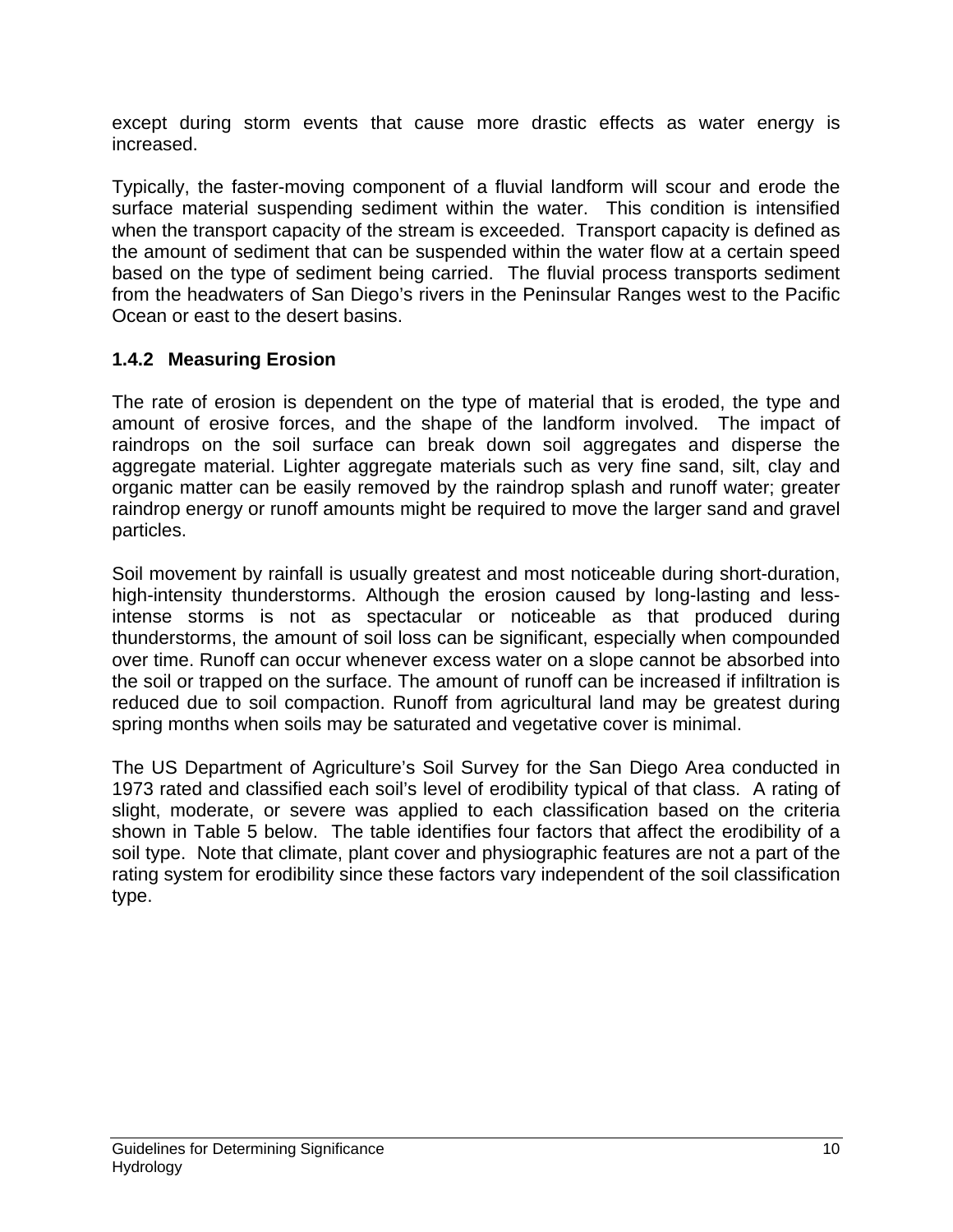| Table 5                                     |  |  |  |
|---------------------------------------------|--|--|--|
| <b>Criteria for Rating Soil Erodibility</b> |  |  |  |

| <b>Soil Properties Affecting</b>                                                                          | <b>Erodibility</b>      |                                    |                                      |
|-----------------------------------------------------------------------------------------------------------|-------------------------|------------------------------------|--------------------------------------|
| <b>Erodibility</b>                                                                                        | <b>Slight</b>           | Moderate <sup>1</sup>              | Severe $1,2$                         |
| Surface layer texture<br>(sediment composition) <sup>3</sup>                                              | Clay                    | Clay Ioam, sandy<br>loams, or loam | Sands, or loamy<br>sands             |
| Grade of granular, crumb,<br>or blocky structure in the<br>surface layer (particle size<br>and strength). | Strong                  | Moderate                           | Weak and massive<br>and single grain |
| Depth to material that<br>restricts permeability                                                          | More than 40<br>inches  | 40 to 20 inches                    | Less than 20 inches                  |
| <b>Slope</b>                                                                                              | Less than 15<br>percent | 15 to 30 percent                   | More than 30<br>percent              |

Table 12 from Soil Survey, San Diego Area, California Part II

Rating is slight for clay loam, sandy loams, loam, sands and loamy sands if coarse fragments cover more than 75 percent of surface.<br><sup>2</sup> Rating is moderate for sands and loamy sands if coarse fragments cover 25 to 75 percent of

surface.

 $3$  Rating is according to surface layer texture if coarse fragments cover only 1 to 25 percent of surface.

The type and amount of erosional force will also affect the erosional rate. Higher erosional forces will create exponentially greater rates of erosion. The slope of a site will also have a strong effect on the rate of erosion for a particular site.

# **2.0 EXISTING REGULATIONS AND STANDARDS**

There are several existing regulations that prevent, reduce or avoid the potential for flooding as a result of altering drainage patterns, increasing runoff, developing in flood prone areas, and placing people or housing in areas susceptible to inundation by a dam failure or natural disaster. The following discussion details the most important Federal, State and local laws, regulations, policies and programs that address flooding issues in the United States, State of California and the County of San Diego.

# **2.1 Federal Regulations and Standards**

**Federal Emergency Management Agency [Code of Federal Regulations, Title 44, Part 9,** http://www.gpoaccess.gov/cfr/index.html]

FEMA is the primary agency in charge of administering programs and coordinating with communities to establish effective flood plain management standards. FEMA is responsible for preparing FIRM for communities, which delineate both the areas of special flood hazards<sup>1</sup> and the risk premium zones applicable to the community. It is the responsibility of State and local agencies to implement regulations, ordinances, and

 $\overline{a}$  $1$  The National Flood Insurance Program defines a Special Flood Hazard Area as shown on a FIRM as that area with a one percent chance of being flooded in any given year; hence the property is in the 100 year floodplain. A floodplain is any land area susceptible to being inundated by floodwaters from any source.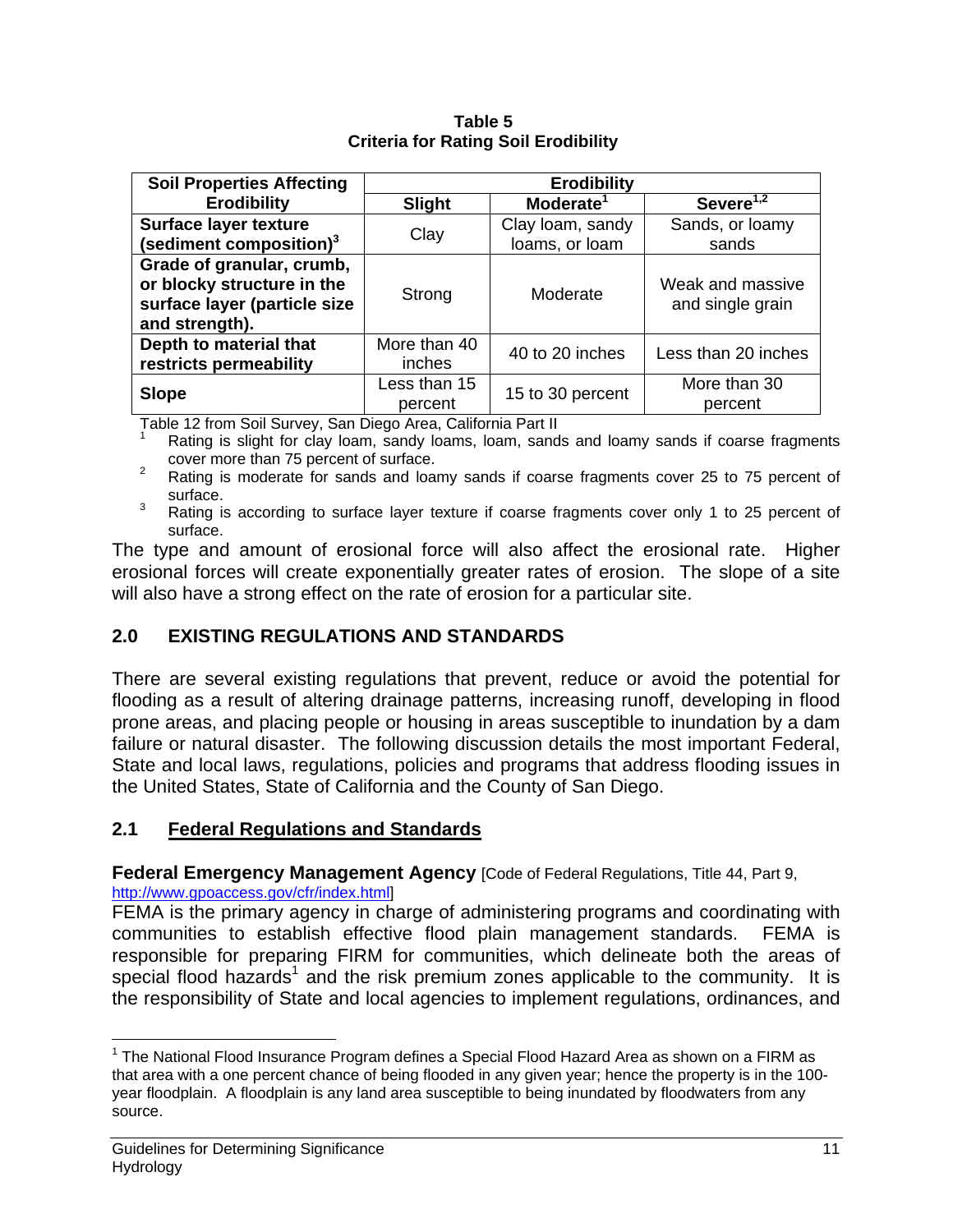policies in compliance with FEMA requirements, to adequately address floodplain management issues and attempt to prevent loss of life and property, health and safety hazards, and other adverse affects to public health and safety as a result of flooding.

# **National Flood Insurance Act** [as amended US Code, Title 42, Chapter 50, § 4001-4129

http://www.fema.gov/pdf/nfip/floodact.pdf]

This legislation established the National Flood Insurance Program (NFIP). The 1968 Act provided for the availability of flood insurance within communities that were willing to adopt floodplain management programs to mitigate future flood losses. The act also required the identification of all floodplain areas within the United States and the establishment of flood-risk zones within those areas.

# **National Flood Insurance Program** [US Code, Title 42, Chapter 50, § 4001-4129

# http://www4.law.cornell.edu/uscode/42/ch50.html]

Enacted in 1968 to limit the growth of flood control and disaster relief expenditures through a reasonably priced Federal flood insurance program. This program is the Federal regulatory program under which flood-prone areas are identified and flood insurance is made available to residents of participating communities. The primary objectives of the National Flood Insurance Program (NFIP) were to: (1) make federal flood insurance available to home and business owners and renters who were exposed to flood hazards; and (2) as a condition of insurance availability, to require the adoption of specified hazard mitigation practices, including land use practices that restrict development on flood-prone lands. The NFIP was broadened and modified in 1973 by the Flood Disaster Protection Act which requires the purchase of flood insurance as a condition for receiving any form of Federal or federally related financial assistance. Communities that join the NFIP must comply with its regulations by adopting and enforcing minimum flood plain management standards and by taking an active role in flood damage prevention in order to remain in the program and receive federally funded loans in the event of a flood disaster. The NFIP is administered by the Federal Insurance Administration (FIA), a component of the FEMA.

# **National Flood Insurance Reform Act** [http://www.fema.gov/pdf/nfip/riegle.pdf]

The National Flood Insurance Reform Act was signed into law in 1994 and was designed to strengthen the NFIP by providing for mitigation insurance and establishing a grant program for State and community flood mitigation planning projects.

# **2.2 State Regulations and Standards**

**California Environmental Quality Act** [Public Resources Code 21000-21178; California Code of Regulations, Guidelines for Implementation of CEQA, Appendix G, Title 14, Chapter 3, §15000-15387 http://ceres.ca.gov/topic/env\_law/ceqa/guidelines/]

Under CEQA, lead agencies are required to consider impacts to hydrology and water quality. The State CEQA Guidelines recommend focusing on impacts that may result from: substantially altering drainage patterns; placing housing within a 100-year flood hazard area; placing structures within a 100-year flood hazard area; exposing people or structures to as a result of the failure of a dam; and exposing people or structures to inundation by a seiche, tsunami, or mudflow.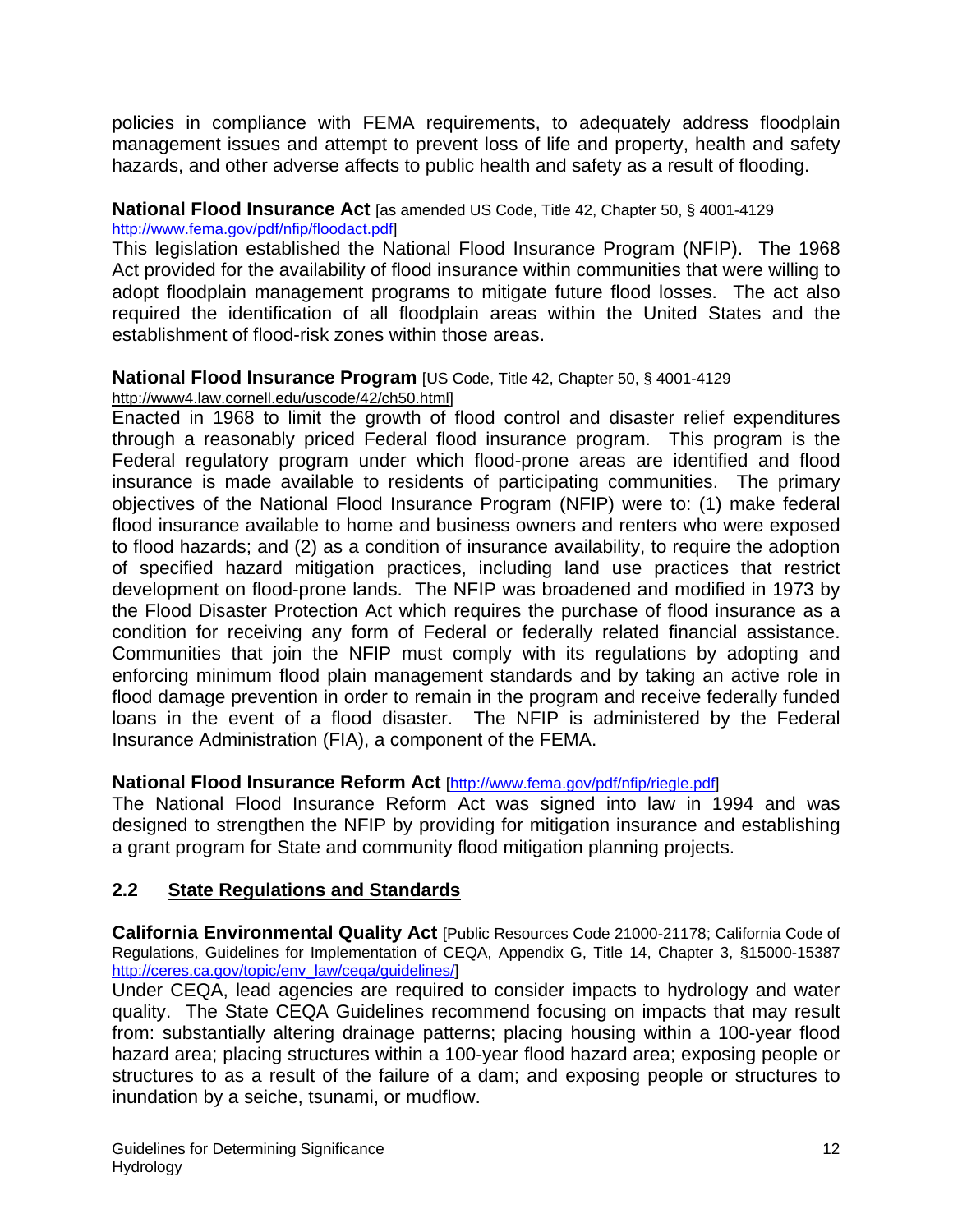**Cobey-Alquist Flood Plain Management Act** [Water Code, Division V, Part 2, Chapter 4, § 8400- 8415 http://www.leginfo.ca.gov/]

Encourages local governments to plan, adopt and enforce land use regulations for floodplain management, in order to protect people and property from flooding hazards. This act also identifies requirements that jurisdictions must meet in order to receive state financial assistance for flood control.

#### **2.3 Local Regulations and Standards**

#### **San Diego County General Plan, Public Safety Element (Part VII)**

[http://ceres.ca.gov/planning/counties/San\_Diego/plans.html]

The Public Safety Element was developed to introduce safety considerations into the planning and decision making processes in order to reduce the risk of injury, loss of life, and property damage associated with the hazards identified in the element. The element also proposes policies and recommendations aimed at enhancing public safety through prevention as well as response preparation. Chapter 3 of the element, Geologic Hazards, addresses non-seismic hazards, specifically slope instability/erosion and landslides, which can cause flooding.

#### **San Diego County General Plan, Seismic Safety Element (Part V)**

[http://ceres.ca.gov/planning/counties/San\_Diego/plans.html]

In 1984, the Government Code (§ 65302g) was amended to require that the Seismic Safety Element be consolidated with the Public Safety Element. The Seismic Safety Element is an update to the seismic safety portion of the Safety Element and has the following objectives: define degrees of risk in various parts of the County; minimize risk to human life from structures located in hazardous areas; provide a basis for designating land uses in risk areas; ensure essential facilities will operate in the event of a disaster; facilitate post-disaster relief and recovery operations; and increase public awareness of hazards. Section 6 addresses and provides policies on landslides, Section 8 addresses and provides policies on tsunamis and seiches and Section 9 addresses and provides policies on inundation caused by dam failure.

#### **San Diego County General Plan, Conservation Element (Part X)**

[http://ceres.ca.gov/planning/counties/San\_Diego/plans.html]

The Conservation Element identifies and describes the natural resources of the County of San Diego and includes policies and action programs to conserve those resources. Chapter 3, Water, Finding 21 under Drainage and Flood Control, addresses the effects of land use changes on the hydrology of an area, including changes in peak flow characteristics (floods), changes in total run-off, changes in the quality of water, and changes in the appearance of the area.

**County of San Diego Flood Damage Prevention Ordinance** [County of San Diego Code of Regulatory Ordinances, Title 8, Division 11, § 811.101-811.104;

http://www.amlegal.com/sandiego\_county\_ca ]

This ordinance was established to promote the pubic health, safety, and general welfare, and to minimize public and private losses due to flood conditions in specific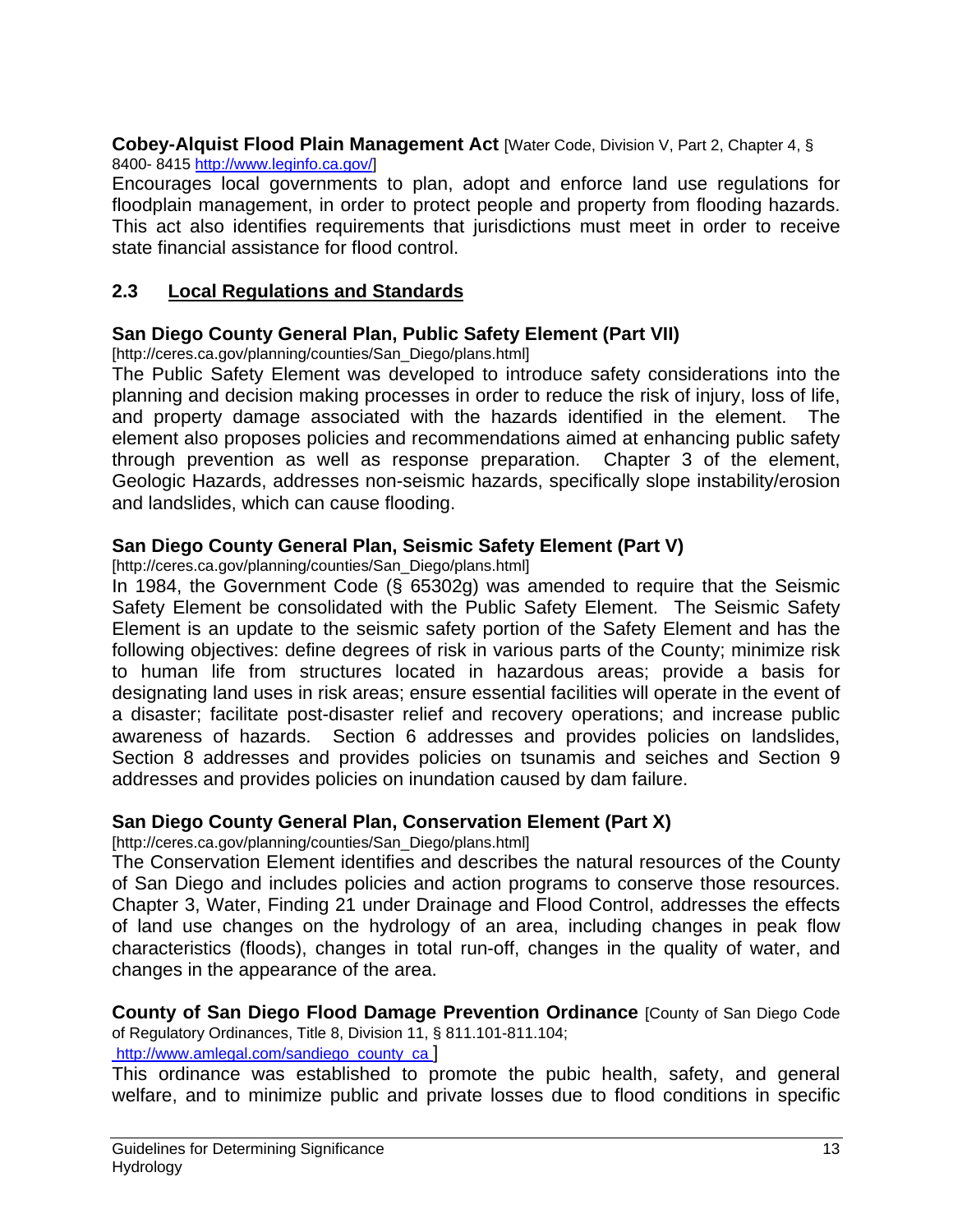areas throughout the County of San Diego. Pursuant to this ordinance, SFHA in the County are identified as areas having a special flood or flood-related erosion / sedimentation hazard and shown on a FIRM, on a County flood plain map as within a 100-year flood plain or on an alluvial fan map within an alluvial fan area. This ordinance defines methods to accomplish the goals of reducing flood losses, including: restricting uses which are dangerous to health, safety and property due to erosion or water hazards; requiring uses vulnerable to floods to be protected against flood damage at the time of construction; controlling the alteration of natural flood plains; controlling filling, grading, or dredging which may increase flood damage; and preventing construction of flood barriers which will divert flood waters or increase flood hazards in other areas. This ordinance also provides for provisions for standards of construction and standards for subdivisions in areas of special flood hazards. By complying with the requirements of the Flood Damage Prevention Ordinance, projects are considered to be in compliance with FEMA regulations.

**County of San Diego Resource Protection Ordinance (RPO)** [County of San Diego Code of Regulatory Ordinances, Title 8, Division 6, Chapter 6 § 87.601-87.608;

http://www.sdcounty.ca.gov/dplu/Resource/docs/3~pdf/res\_prot\_ord.pdf]

The RPO prohibits development of permanent structures for human habitation or as a place of work in a floodway. Uses permitted in a floodway pursuant to Article IV, Section 3 of this ordinance include agricultural, recreational, and other such lowintensity uses, provided, however, that no use shall be permitted which will substantially harm the environmental values of a particular floodway area. Mineral resource extraction is also permitted in a floodway, with an approved Major Use Permit and Reclamation Plan, provided that mitigation measures are required which produce any net gain in the functional wetlands and riparian habitat. Modifications to the floodway must meet design criteria, and concrete or rip rap flood control channels are allowed only when specific findings are made. Additionally, Article IV, Section 4 of the RPO allows uses permitted by zoning and those that are allowable in the floodway in the floodplain fringe, when the specific criteria are met.

**County of San Diego Grading Ordinance** [County of San Diego Code of Regulatory Ordinances, Title 8, Division 7, § 87.601-87.608, http://www.amlegal.com/sandiego\_county\_ca ]

The revised Grading Ordinance was adopted by the Board of Supervisors and became effective on April 23, 2004. The purpose of the ordinance is to combine regulations affecting the grading and clearing of land, and activities affecting watercourses, within the unincorporated County of San Diego. Chapter 6 (Section § 87.601- 87.608) of the ordinance covers watercourses and is intended to protect persons and property against flood hazards by identifying prohibited acts in watercourses and acts prohibited unless a permit is obtained.

**County of San Diego Watershed Protection, Storm Water Management, and Discharge Control Ordinance** [San Diego County Code of Regulatory Ordinances Chapter 8 of Division 7 of Title 6, http://www.amlegal.com/sandiego\_county\_ca] The WPO and SSM were adopted January 16, 2002 and became effective on February

20, 2002. Both the WPO and SSM were amended January 10, 2003 (Ordinance No.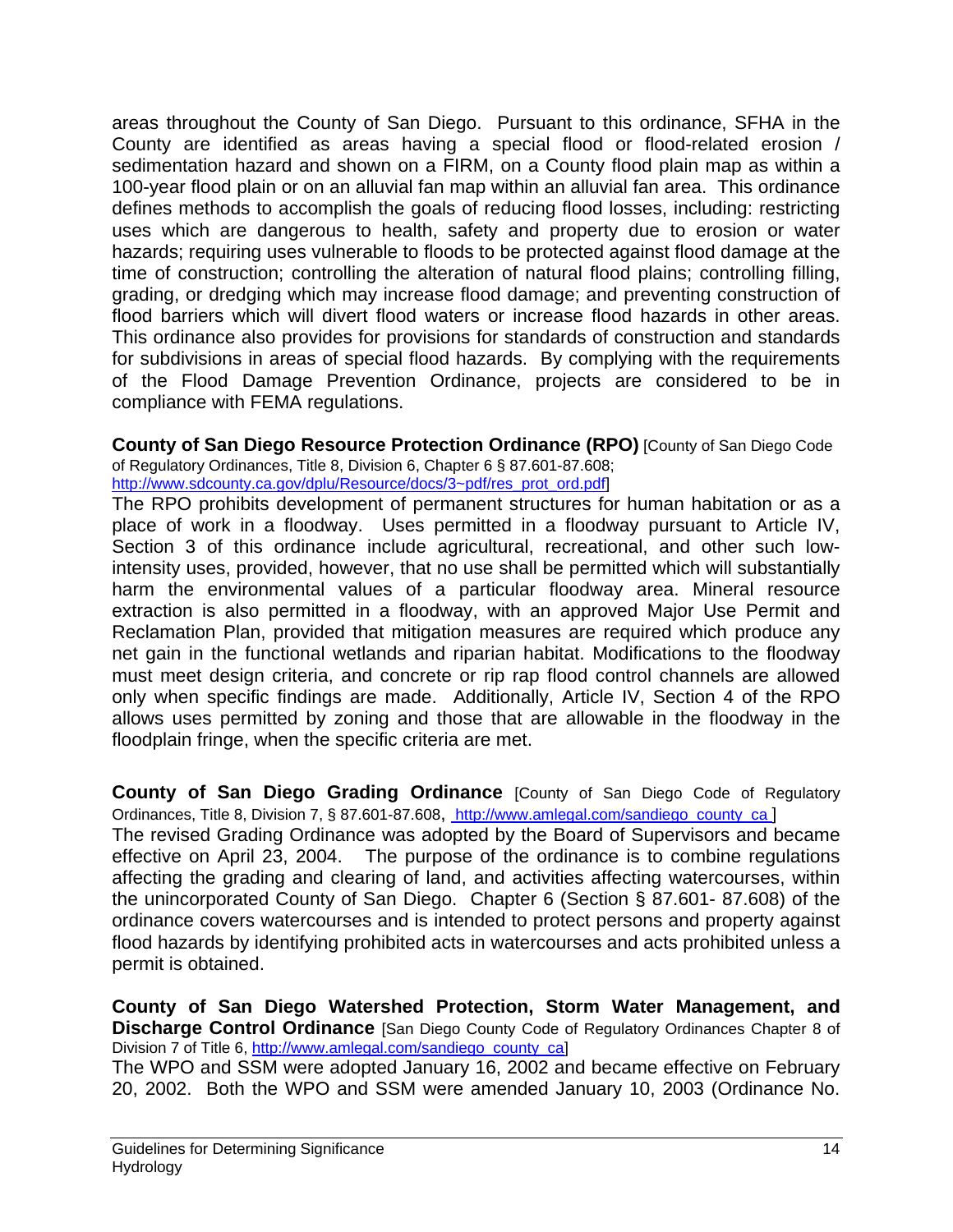9518), and August 5, 2003 (Ordinance No. 9589). The stated purposes of these ordinances are to protect the health, safety and general welfare of the County of San Diego residents; to protect water resources and to improve water quality; to cause the use of management practices by the County and its citizens that will reduce the adverse effects of polluted runoff discharges on waters of the state; to secure benefits from the use of stormwater as a resource; and to ensure the County is compliant with applicable state and federal law. The WPO contains discharge prohibitions, and requirements that vary depending on type of land use activity and location in the County. The SSM is Appendix A of the WPO and sets out in more detail, by project category, what Dischargers must do to comply with the WPO and to receive permits for projects and activities that are subject to the WPO. The WPO and SSM define the requirements that are legally enforceable by the County in the unincorporated area of San Diego County.

#### **Board of Supervisors Policy I-45: Definition of Watercourses in the County of San Diego Subject to Flood Control** [ http://www.sdcounty.ca.gov/cob/policy/]

The purpose of this policy is to define those watercourses in the County of San Diego that are subject to flood control so that appropriate responsibility can be determined. Flood control is defined as those watercourses which serve one square mile or more of watershed shown on the map on file with the Clerk of the Board as Document #468904. The policy was developed because consideration of flood control methods is essential in the land use decision-making process and the failure of flood control systems may result in property damage and loss of life. The policy provides for maps that specifically designate the watercourses subject to flood control thus eliminating the uncertainty and providing a clear and easily accessible record of the flood control district's area of concern.

# **Board of Supervisors Policy I-68: Proposed Projects in Flood Plains with Defined**

#### **Floodways** [http://www.sdcounty.ca.gov/cob/policy/ ]

This policy was developed to identify procedures to be used when proposed projects impact floodways as defined on County floodplain maps. The policy defines procedures to be implemented for the following types of proposals: major construction that would change the flood plain or floodway; relocation of a floodway; partial filling of the flood plain fringe; erosion and sedimentation in a flood plain; increased flood flows; and concrete or rip rap facilities.

#### **Board of Supervisors Policy I-73: Hillside Development Policy**

#### [http://www.sdcounty.ca.gov/cob/policy/]

The purpose of this policy is to minimize the effects of disturbing natural terrain and to provide for creative design for hillside developments. It provides policies designed to minimize the permanent impact upon site resources including but not limited to existing natural terrain, established vegetation, visually significant geologic displays and portions of a site that have significant public or multiple-use value. Specifically, Policy 1.e requires planning of hillside developments to minimize potential soil, geological and drainage problems.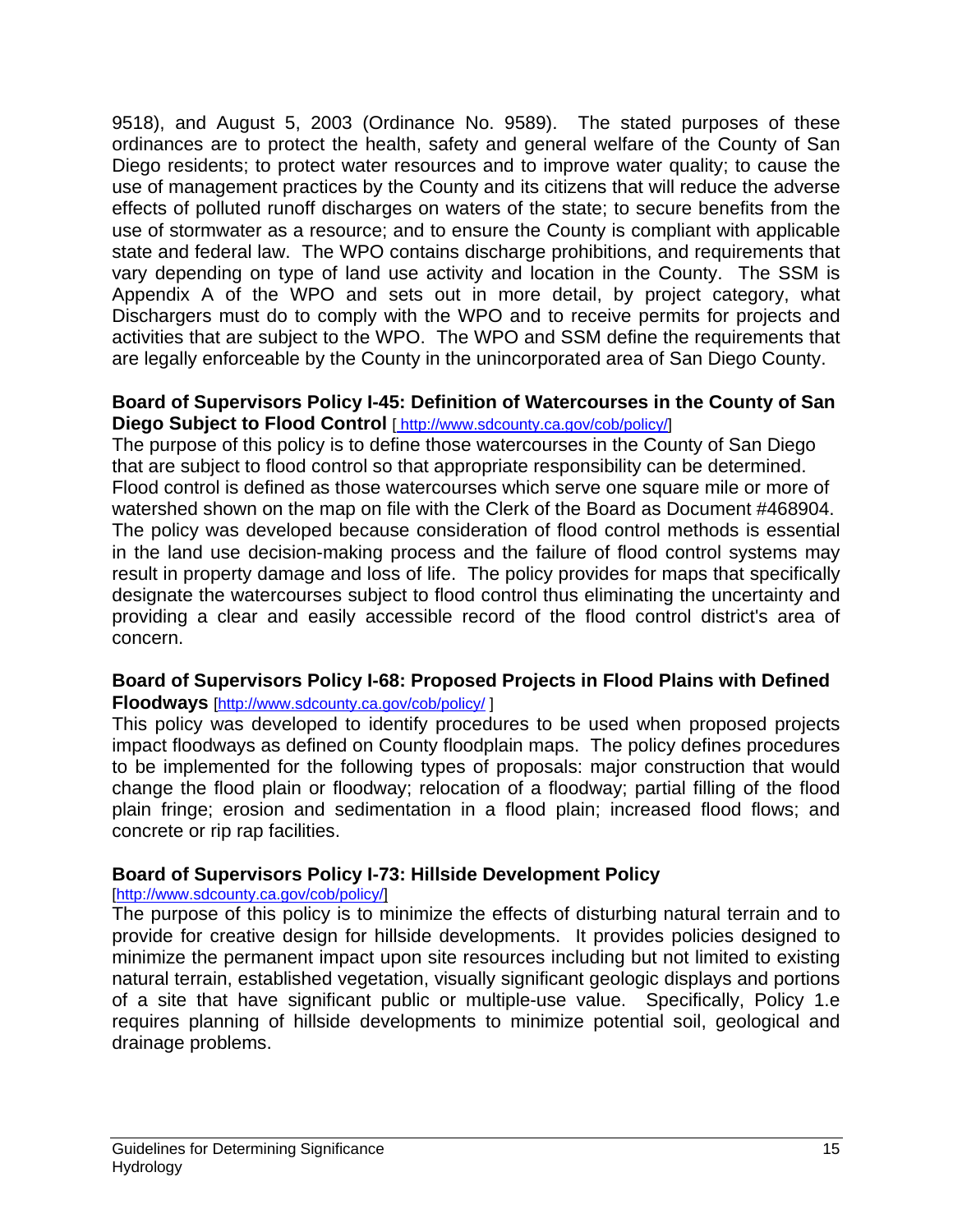# **3.0 TYPICAL ADVERSE EFFECTS**

Flooding can cause direct and indirect adverse impacts on the environment. Typical direct impacts resulting from flooding include the loss of life and/or property; health and safety hazards; disruption of commerce, water, power, and telecommunications services; loss of agricultural lands; and infrastructure damage and flood relief. Human activity such as development, or landform modification in special flood hazard areas for residential, commercial or industrial uses or developing in areas susceptible to inundation by a seiche, tsunami, or mudflow can increase the potential of flooding. Placing housing and structures in flood hazard areas that impede or redirect flows can also lead to direct and indirect impacts upstream and downstream by increasing flood heights and velocities.

The alteration of drainage patterns and increase in runoff associated with the continual urbanization of floodplains can increase the frequency and amount of flooding by accelerating the rate of erosion and siltation through the watershed. This can lead to indirect effects on communities and sensitive biological resources downstream in the watershed, including: the deposition of pollutants and sediment to the watershed outlets; an increase in polluted runoff to surface and groundwater receiving bodies, and an increase in the flood potential downstream.

Alluvial fan sheet flow can inundate and cause water damage to structures, bury structures, knock them off their foundations, or completely destroy them by the impact of both high velocity water and debris, which can include sizable boulders (U.S. Army Corps of Engineers, 1988). The sudden flash flood nature of these events often precludes emergency warnings or preparations.

# **4.0 GUIDELINES FOR DETERMINING SIGNIFICANCE**

**The following significance guidelines should guide the evaluation of whether a significant impact to hydrology will occur as a result of project implementation. A project will generally be considered to have a significant effect if it proposes any of the following, absent specific evidence to the contrary. Conversely, if a project does not propose any of the following, it will generally not be considered to have a significant effect on hydrology, absent specific evidence of such an effect:** 

#### *1. The project will substantially alter the existing drainage pattern of the site or area, including through the alteration of the course of a stream or river, in a manner which would result in substantial erosion or siltation on- or off-site.*

This guideline has been developed to address question c) in the CEQA Guidelines, Appendix G, VIII. This guideline requires the conformance of the project to design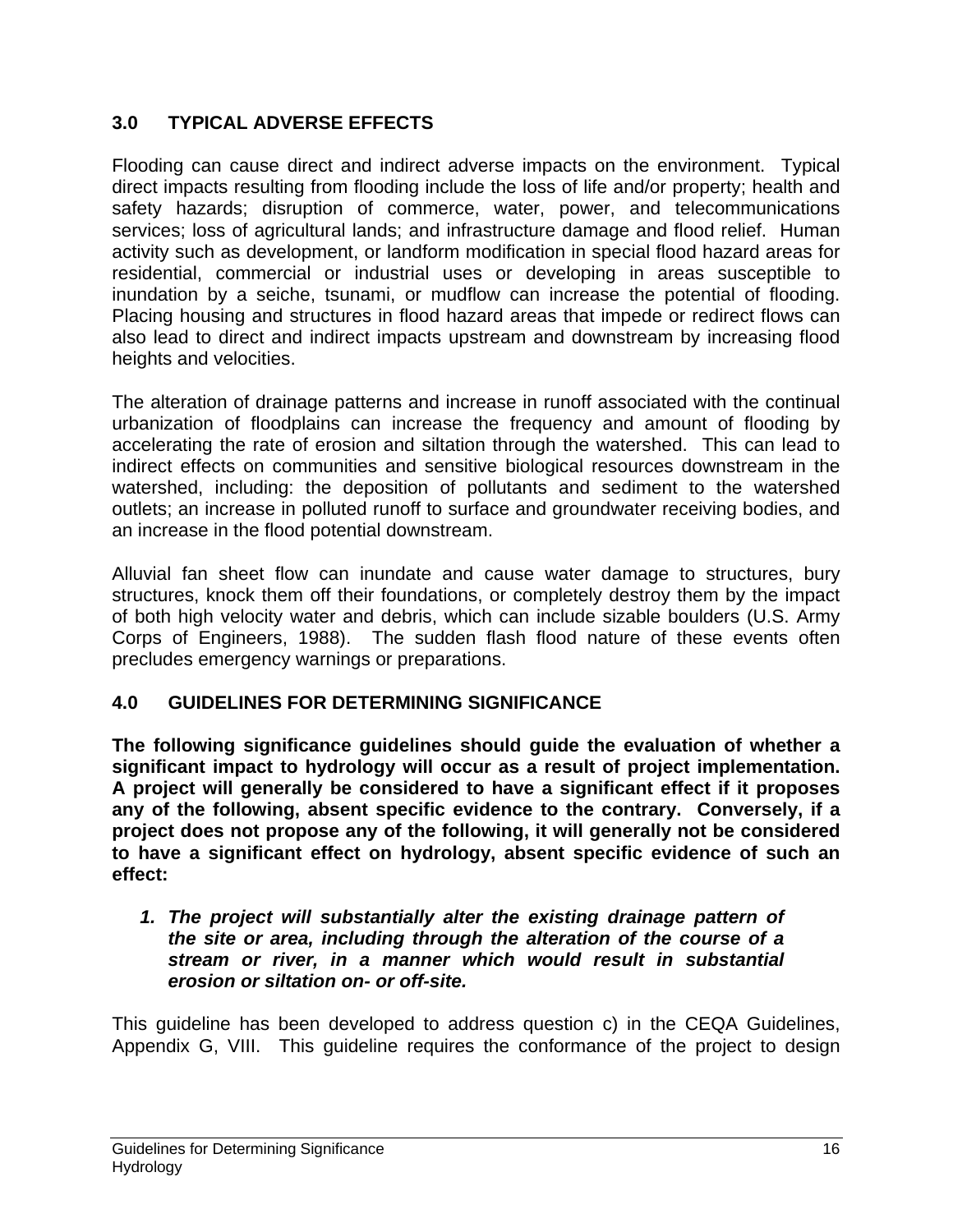standards in the County's Drainage Design Manual<sup>2</sup> and the Stormwater Standards Manual<sup>3</sup>.

#### *2. The project will increase water surface elevation in a watercourse within a watershed equal or greater than 1 square mile, by 1 foot or more in height and in the case of the San Luis Rey River, San Dieguito River, San Diego River, Sweetwater River and Otay River, 2/10 of a foot or more in height.*

This significance guideline has been developed to address question d) in the CEQA Guidelines, Appendix G, VIII, which requires an analysis of the alteration of drainage patterns from landform alteration as well as increases in the rate or amount of runoff when evaluating impacts to hydrology and water quality. This guideline addresses County maps only. In addition, the Resource Protection Ordinance (RPO) defines the floodway as all areas necessary to pass the 100-year flood without increasing the water surface elevation more than 1 foot, or in the case of the San Luis Rey River, San Dieguito River, San Diego River, Sweetwater River, and Otay River, upon adoption by the Board of Supervisors of revised floodplain maps which so specify, the increase shall be no more than 2/10 of a foot. An increase greater than these values would cause the floodway capacity of the corresponding rivers to be exceeded. As such any project that would alter drainage patterns resulting in an increase in the water surface elevation greater than the aforementioned values, would be potentially significant.

#### *3. The project will result in increased velocities and peak flow rates exiting the project site that would cause flooding downstream or exceed the stormwater drainage system capacity serving the site.*

This significance guideline has been developed to address question d) and e) in the CEQA Guidelines, Appendix G, VIII, as well as Part G.3 of the WPO SSM. It is not reasonable to have a quantified peak runoff flow rate and velocity as the guideline because soil characteristics, stormwater drainage capacity, floodway capacity, and surrounding land use are all watershed and project specific variables. A hydrology / drainage study will typically be required to determine the pre and post-construction peak runoff flow rates and velocities exiting the project site, as well as the capacity of existing drainage facilities and any potential downstream impacts. Stormwater drainage facilities, including storm drains, culverts, inlets, channels, curbs, roads or other drainage structures, are designed to prevent flooding by collecting stormwater runoff and directing flows to the natural drainage course and/or away from urban development. If drainage facilities are not adequately designed, built, or properly maintained, the capacity of the existing facilities can be exceeded resulting in flooding and increased sources of polluted runoff. Any proposed projects which exceeds the capacity of the existing or planned stormwater drainage system and/or cause downstream flooding to occur, would generally result in a potentially significant impact. This can typically be

 $\frac{1}{2}$ 

 $3$  http://www.sandiego.gov/development-services/news/pdf/stormwatermanual.pdf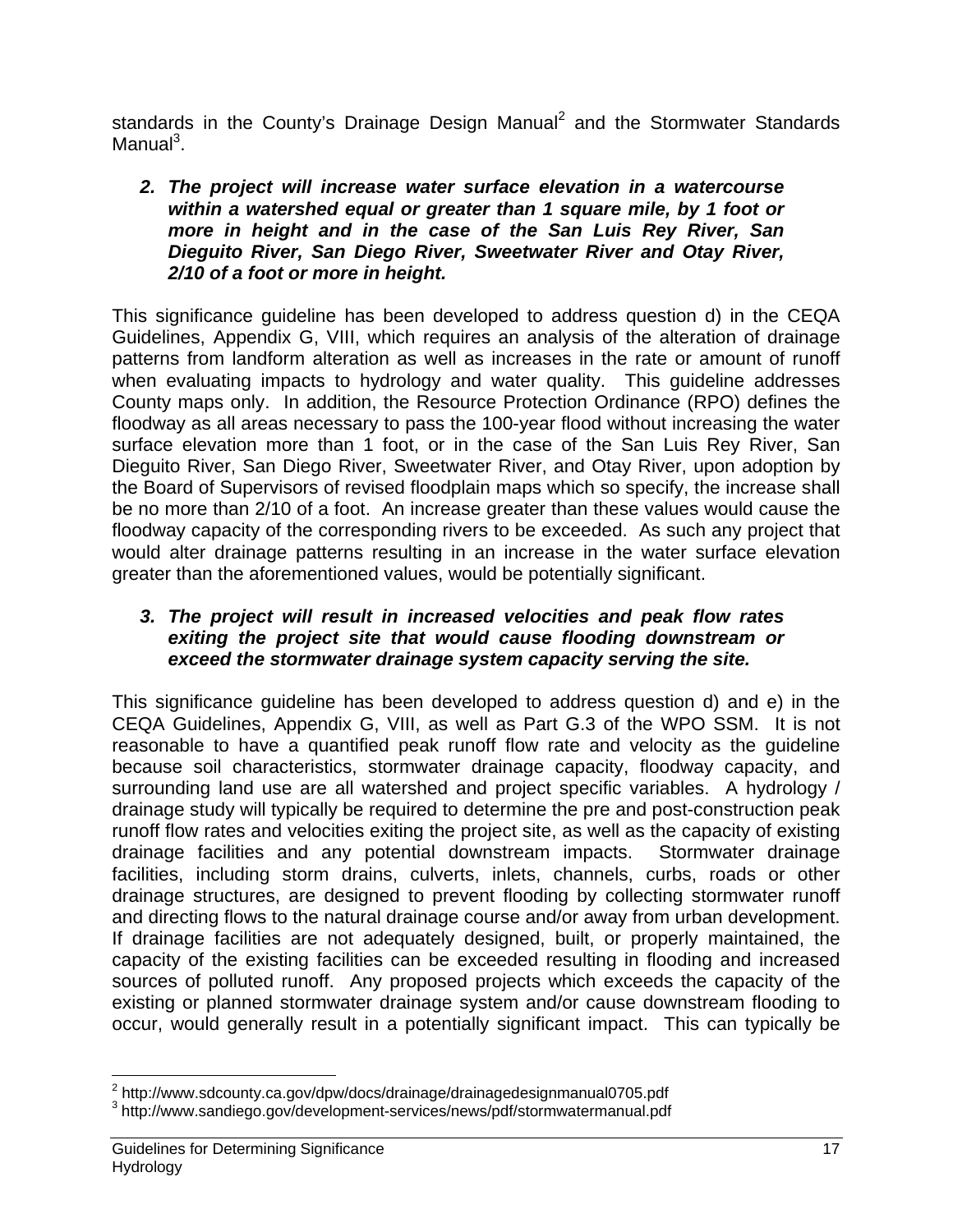mitigated through site design, improvements to existing stormwater drainage facilities or through the construction of new stormwater drainage facilities.

#### *4. The project will result in placing housing, habitable structures, or unanchored impediments to flow in a 100-year floodplain area or other special flood hazard area, as shown on a FIRM, a County Flood Plain Map or County Alluvial Fan Map, which would subsequently endanger health, safety and property due to flooding.*

This significance guideline has been developed to address question g) and i) in the CEQA Guidelines, Appendix G, VIII, the County RPO and the Flood Damage Prevention Ordinance which prohibit the placement of housing or habitable structures in a 100-year floodplain area or other special flood hazard area, as shown on a FIRM, or other flood hazard delineation map which would subsequently endanger health, safety and property due to flooding. Flooding includes mudflows and debris flows.

The Flood Damage Prevention Ordinance defines methods to accomplish the goals of reducing flood losses, including: restricting uses which are dangerous to health, safety and property due to erosion or water hazards; requiring uses vulnerable to floods to be protected against flood damage at the time of construction; controlling the alteration of natural flood plains; controlling filling, grading, or dredging which may increase flood damage; and preventing construction of flood barriers which will divert flood waters or increase flood hazards in other areas. This ordinance also provides for provisions for standards of construction and standards for subdivisions in areas of special flood hazards.

The RPO restricts development for human habitation in the floodway and provides restrictions for development on the floodplain fringe. By complying with the requirements of the RPO and the Flood Damage Prevention Ordinance, projects are considered to be in compliance with FEMA regulations. Due to the substantial risks to life and property within flood hazard areas, especially within the floodway, placing housing that is not flood free and flood safe would be create a significant impact.

- *5. The project will place structures within a 100-year flood hazard or alter the floodway in a manner that would redirect or impede flow resulting in any of the following:* 
	- **a.** *Alter the Lines of Inundation resulting in the placement of other housing in a 100 year flood hazard;*

#### *OR*

**b.** *Increase water surface elevation in a watercourse with a watershed equal to or greater than 1 square mile by 1 foot or more in height and in the case of the San Luis Rey River, San Dieguito River, San Diego River, Sweetwater River and Otay River 2/10 of a foot or more in height.*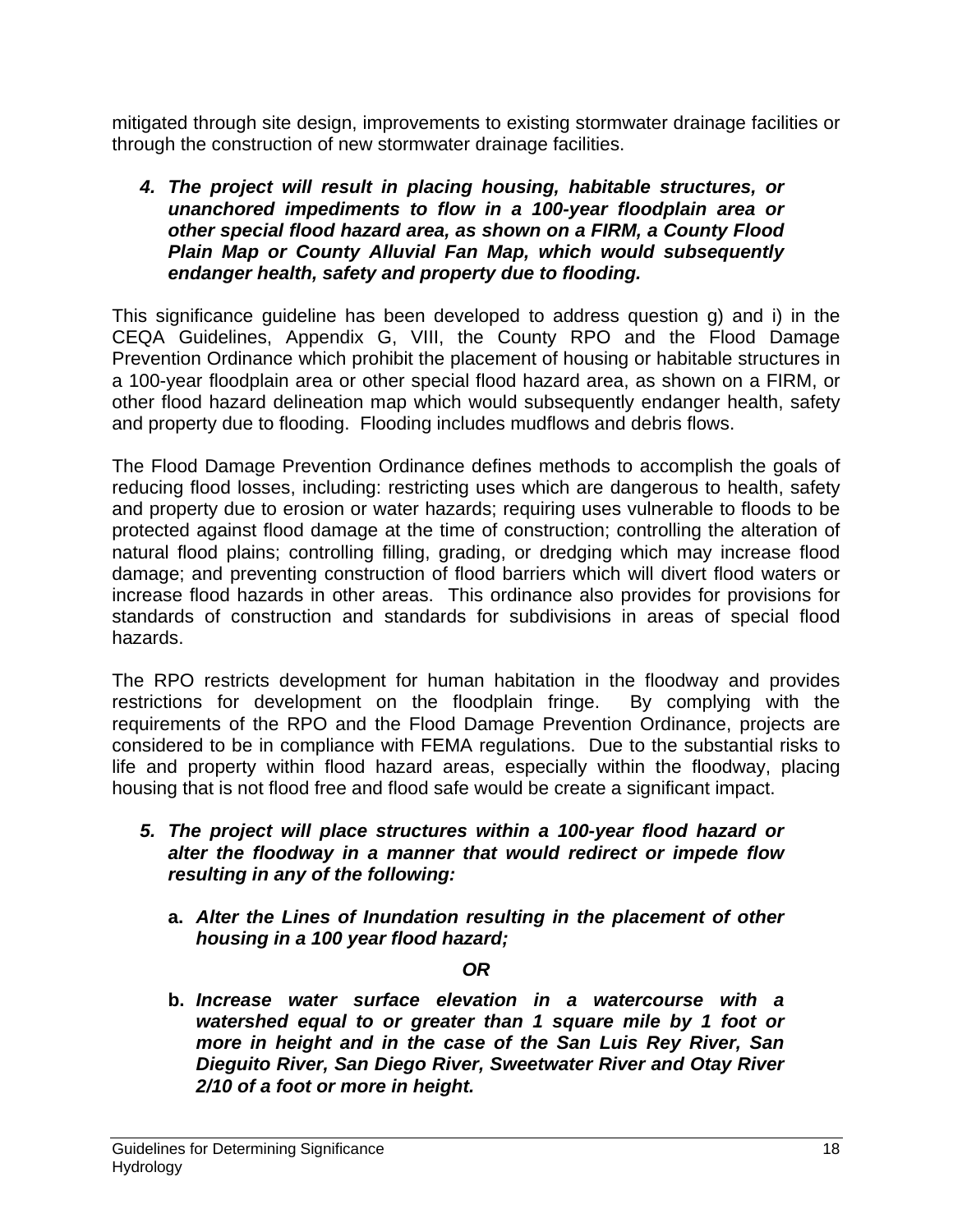This significance guideline has been developed to address question h) in the CEQA Guidelines, Appendix G, VIII, the County RPO and the Flood Damage Prevention Ordinance which prohibit activities or placement of structures in a 100-year floodplain area or other special flood hazard area, as shown on a FIRM, or other flood hazard delineation map which would subsequently endanger health, safety and property due to an increase in flood levels during the occurrence of a base flood discharge. Discussions on the RPO and the Flood Damage Prevention Ordinance are included in subsection 4.3 above and in subsection 2.3, Local Regulations and Standards.

Any discretionary land use project that would through its implementation alter the Lines of Inundation resulting in the placement of other housing in a 100-year flood hazard or increase water surface elevation as discussed in section 4.1, would create a significant impact.

# **5.0 STANDARD MITIGATION AND PROJECT DESIGN CONSIDERATIONS**

A project will be evaluated for its effect on hydrology under the criteria specified in Section 4. If mitigation or project design factors are identified that could reduce a significant effect, those shall be incorporated into the project. While project design elements and/or mitigation shall be incorporated into a project, it may not always be possible to reduce the impact to below a level of significant. In general, if mitigation or project redesign does not reduce a significant impact to hydrology to below a level of significant, the impact will be considered significant and unmitigable.

Mitigation measures used in the planning and land use process to avoid or reduce impacts associated with flooding are typically identified in the engineering study and are specifically designed for the project being implemented. Standard design methods for construction and for certain types of development are required for all projects within areas of special flood hazards to reduce or avoid the effects of flooding. These design considerations are identified in the County of San Diego Flood Damage and Prevention Ordinance, the RPO, and the County Drainage Design Manual. The standard design methods address the following types of issues and others:

- Engineering analysis requirements;
- Anchoring of structures and impediments to water flow to prevent flotation, collapse, or lateral movement resulting from hydrodynamic and hydrostatic loads during a 100-year flood;
- Materials and utility equipment that are resistant to flood damage;
- Setbacks:
- Building elevations; and
- Fill.

Project specific design and mitigation measures also provide means of reducing the level of significance of impacts. Measures to reduce flood risks may involve structural and non-structural methods. Available measures include, but are not limited to, the following: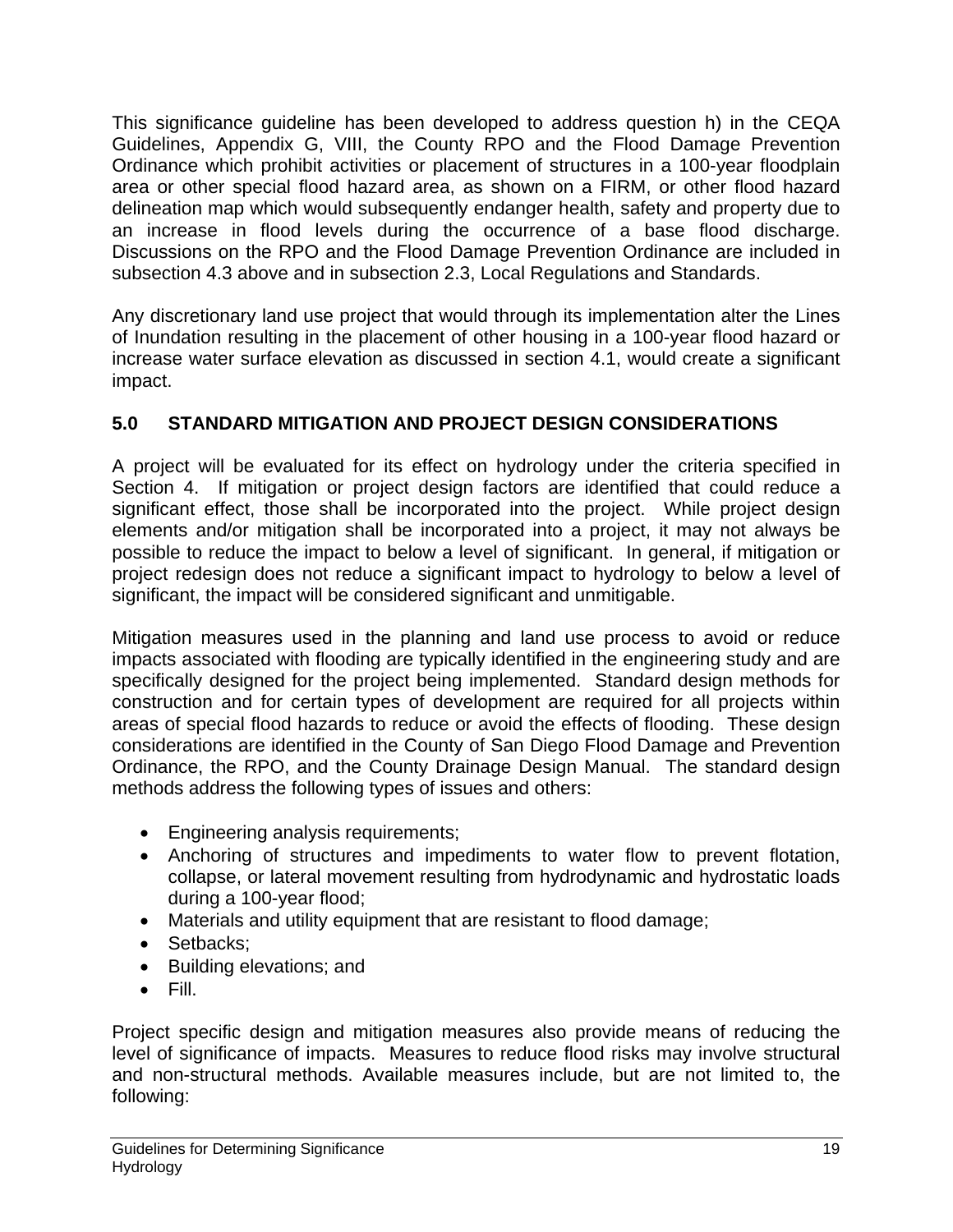- Minimizing and restricting land development in flood plains, especially within the floodway, through zoning, general plan, and land use policy;
- Intentionally flooding low-lying areas to reduce the velocity and quantity of flow;
- Reducing or preventing the generation of sediment and pollutants from new development;
- Preserving natural riparian areas in flood plains and creating green belt buffers to absorb overflow, reducing runoff and filtering excessive pollutants from surface and groundwater sources;
- Finish grading of a site, at a site-specific slope after construction and improvements are completed, to properly drain discharge away from foundations and slabs;
- Limiting the height and slope of cuts and fills;
- Properly compacting fills and keying them into bedrock;
- Properly controlling flow of water onto slopes; and
- Constructing walls to divert mudflows.

# **6.0 REPORTING**

Hydrology reports must following the guidelines in the San Diego County Hydrology Manual available at www.sdcounty.ca.gov/dpw/engineer/hydrologymanual.html or for purchase at the DPW counter at the County Annex, 5201 Ruffin Road, Suite B, San Diego, California 92123.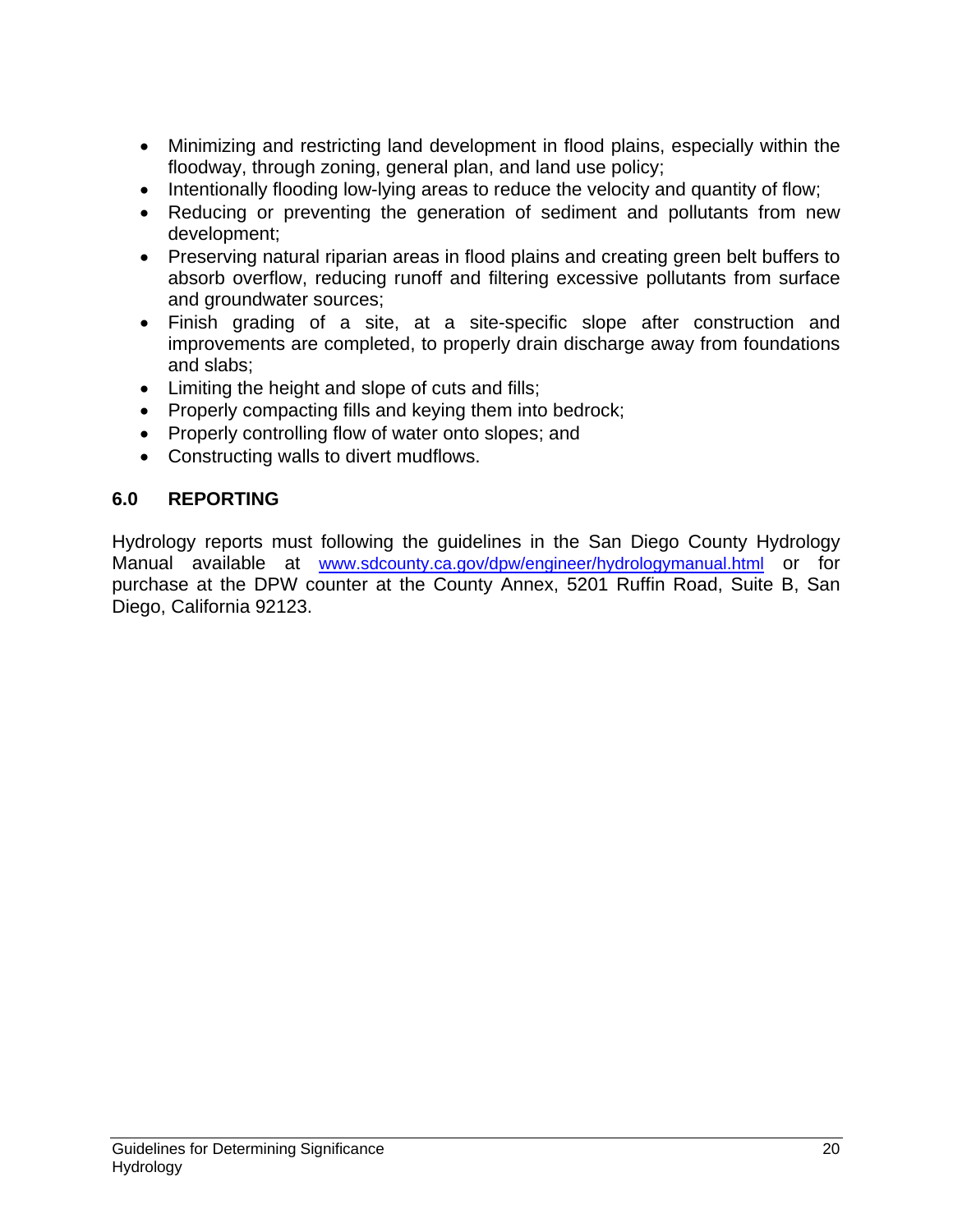#### **7.0 REFERENCES**

Boyle Engineering. Borrego Valley Flood Management Report. 1989.

California Geologic Survey Note 33 , "Hazards From "Mudslides", Debris Avalanches and Debris Flows in Hillside and Wildfire Areas".

California Resources Agency, "OES Dam Failure Inundation Mapping and Emergency Procedures Program". 1996..

County of San Diego

**Ordinances** 

Flood Damage Prevention Ordinance. Resource Protection Ordinance, 1991. Watershed Protection, Stormwater Management, and Discharge Control Ordinance, 2002.

General Plan

 Part V, Seismic Safety Element, as adopted January 1975 and amended April 24, 1991. Part VII, Public Safety Element, as adopted January 1975. Part X, Conservation Element, as adopted December 10, 1975 and amended April 5, 2000. Department of Public Works Drainage Design Manual. July 2005. Hydrology Manual. June 2003.

FEMA: Floodplain Management Summary, Updated April 11, 2002. www.fema.gov

National Weather Service - San Diego Office. History of Local Weather Events, http://www.wrh.noaa.gov/sandiego/research/ Guide/weatherhistory.pdf

SANDAG, Watersheds of the San Diego Region, March-April 1998.

Unified San Diego County Emergency Services Organization Operational Area Emergency Plan, March 2000.

Water Education Foundation, "Layperson's Guide to Floodplain Management", Updated 1998.